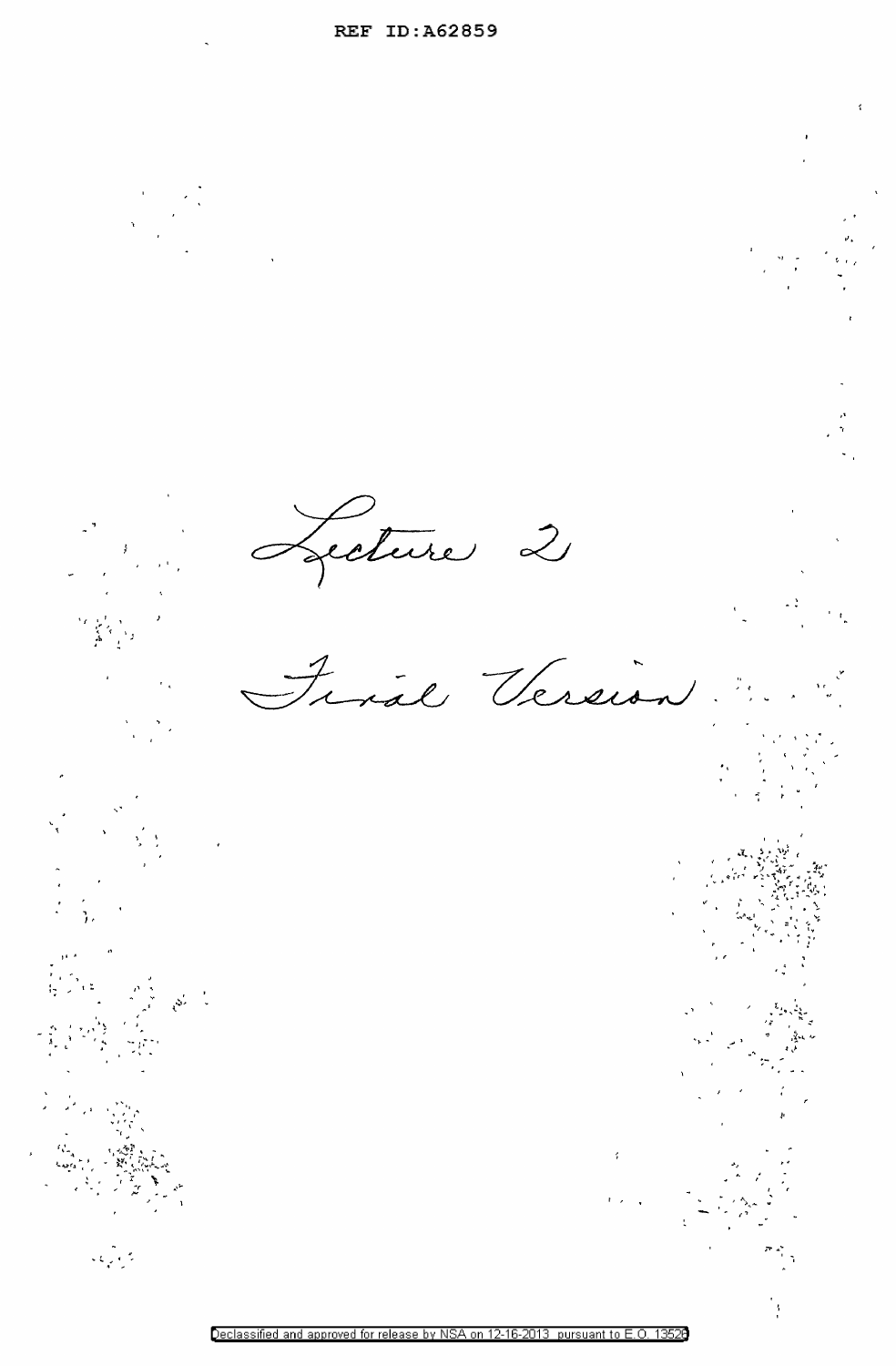

## LECTURE 2

As I said at the close of the preceding lecture, a bit of history is always useful in introducing a subject belonging to a special and not too well known field; therefore, I'll proceed with some historical information about cryptology, which, as you learned before, comprises two closely related sciences, namely, cryptography and cryptanalysis. I will repeat and emphasize that they are but opposite faces of the same valuable coin; progress in one inevitably leads to progress in the other, and to be efficient in cryptology you must know something about each of them.

Cryptography and cryptanalysis probably go back to the dawn of the invention and development of the art of writing itself. In fact, there is reason for speculating as to which came first--the invention of writing or the invention of cryptography; it's somewhat like the question as to which came first--the hen or the egg. It is possible that some phases of cryptography came before the art of writing had advanced very far.

I've mentioned the art of writing. As in the case of other seemingly simple questions, such as, "why is grass green?", when we are asked to define writing we can't find a very simple answer, just because the answer isn't at all simple. Yet, Breasted, the famous University of Chicago historian and Orientalist, once said: "The invention of writing and of a convenient system of records on paper has had a greater influence in uplifting the human race than any other intellectual achievement in the

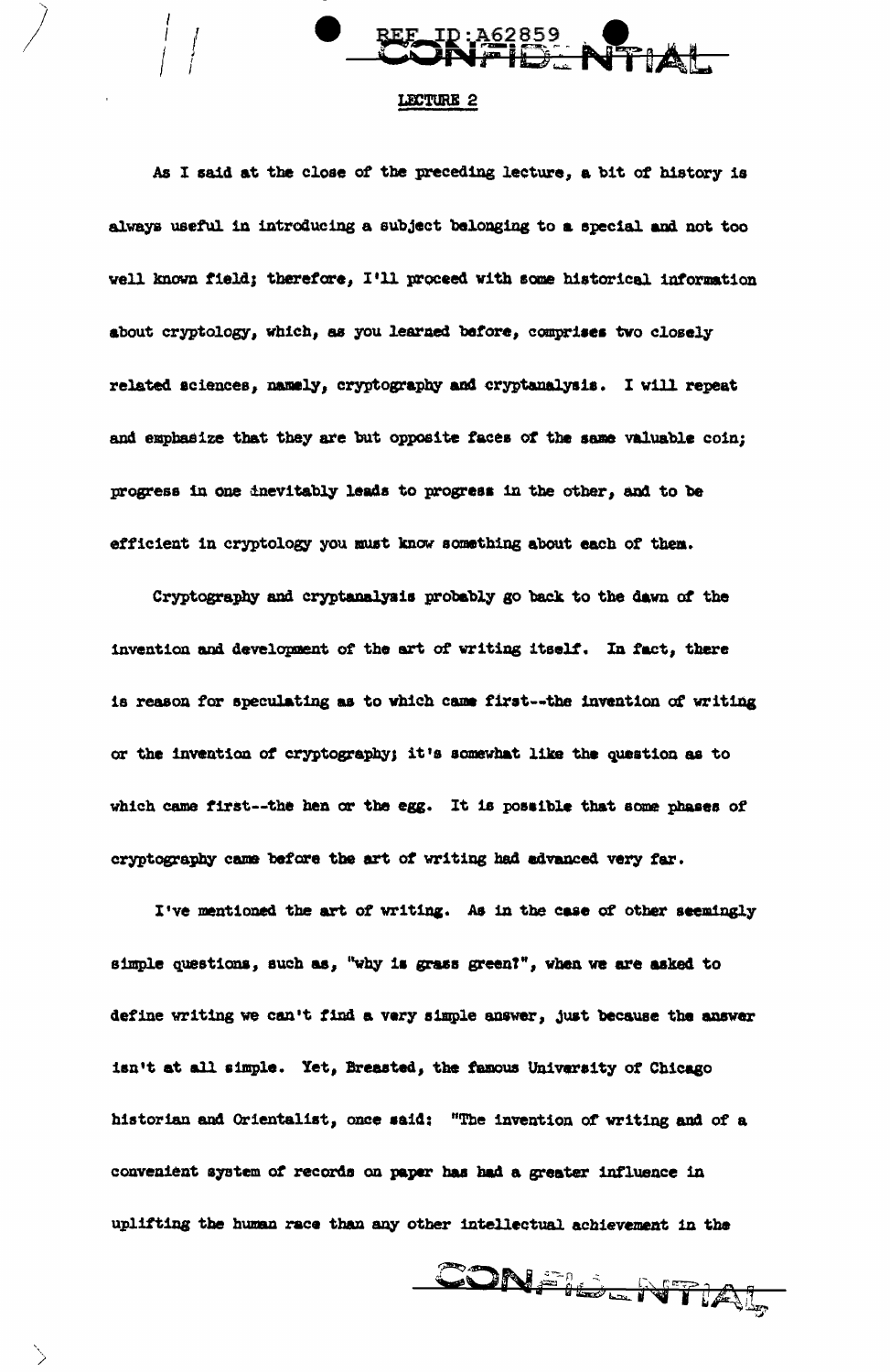career of man." There has been, in my humble opinion, no greater invention in all history. The invention of writing formed the real beginning of civilization. As language distinguishes man from other animals, so writing distinguishes civilized man from barbarian. To put the matter briefly, writing exists only in a civilization and a civilization cannot exist without writing. Let me remind you that animals and insects do communicate--there's no question about that; but writing is a thing peculiar to and found only as a phenomenon in which man and no animal or insect engages, and let's never forget this fact. Mankind lived and functioned for an enormous number of centuries before writing was discovered and there is no doubt that writing was preceded by articulate speech for eons--but civilization began only when men got the idea of and invented the art of writing. So far as concerns Western or Occidental civilization, writing in essence is a means of representing the sounds of what we call speech or spoken language. Other systems of writing were and some still are handicapped by trying to represent things and ideas by pictures. I'm being a bit solemn about this great invention because I want to impress upon you what our studies in cryptology are really intended to do, namely, to defeat the basic or intended purpose of that great invention: instead of recording things and ideas for the dissemination of knowledge, we want and strive our utmost to prevent this aim from being realized, except among our own brethren and under certain special circumstances, for the purpose of our mutual security, our self-preservation. And that's important.

-2-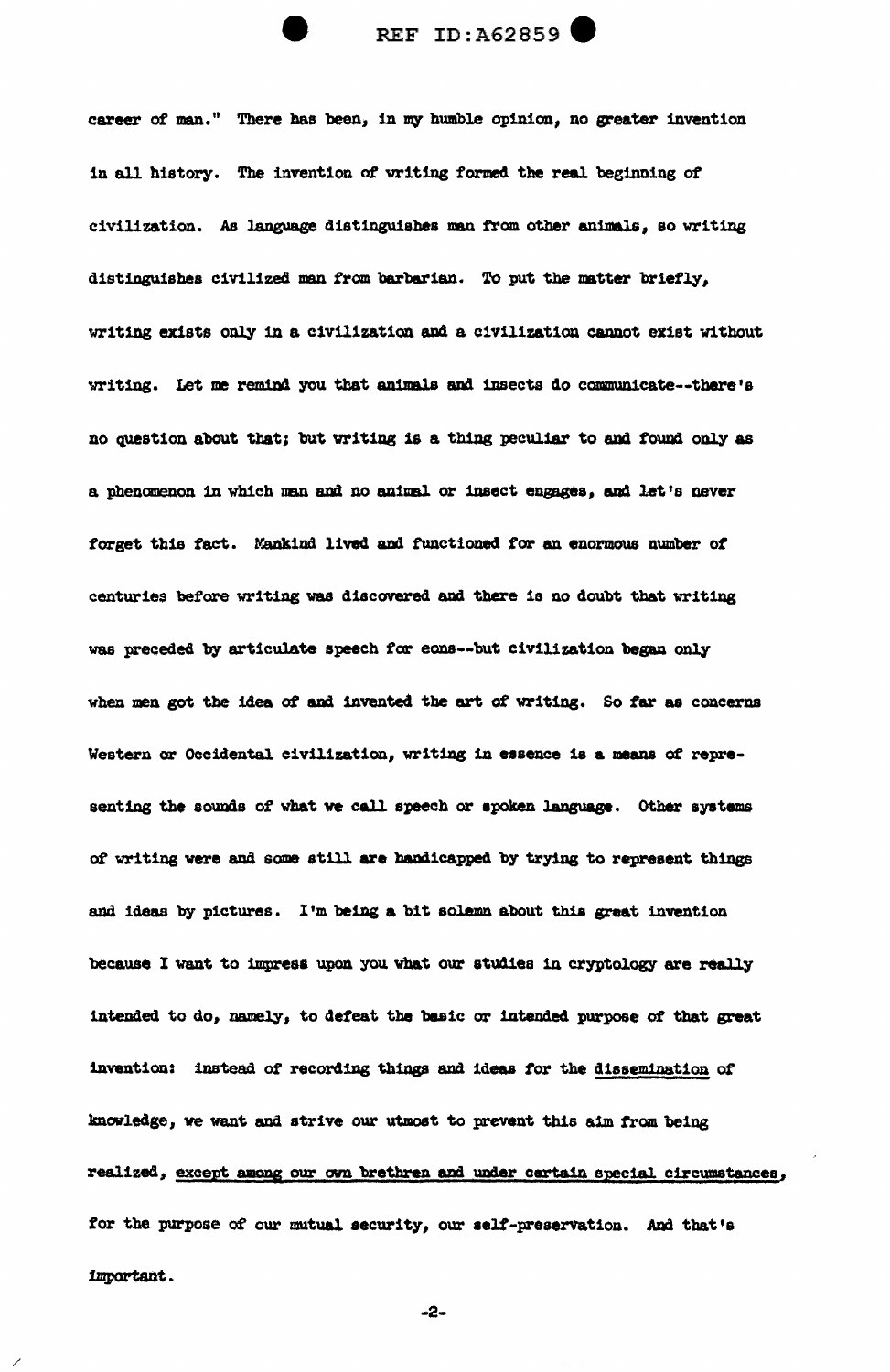Writing is a comparatively new thing in the history of mankind. No complete system of writing was used before about 3500 B.C.

Ordinary writing, the sort of writing you and I use, is perhaps an outgrowth or development of picture writing or rebus writing, which I'm sure most of you enjoyed as children. A rebus contains features of both ordinary and cryptographic writing; you have to "decrypt" the significance of some of the symbols, combine single letters with syllables, pronounce the word that is represented by picturea, and so on. Here's an example which I have through the courtesy of the Bell Telephone Laboratories. Let's see how much of it you can make out in half a minute.

From rebus writing there came in due course alphabetic writing and let me say right now that the invention of the alphabet, which apparently happened only once in the history of mankind, in some Middle East Semitic region, in or near the Palestine-Syria area, then spread throughout the whole of the European continent, and finally throughout most of the world, is perhaps man's greatest, most important, and most far-reaching invention because it forms the foundation of practically all our written and printed knowledge, except that in Chinese. The great achievement of the invention of the alphabet was. certainly not the creation of the signs or symbols. It involved two brilliant ideas. The first was the idea of representing merely the sounds of speech by symbols, that is, the idea of what we may call phoneticization; the second was the idea of adopting a system in which,

-3-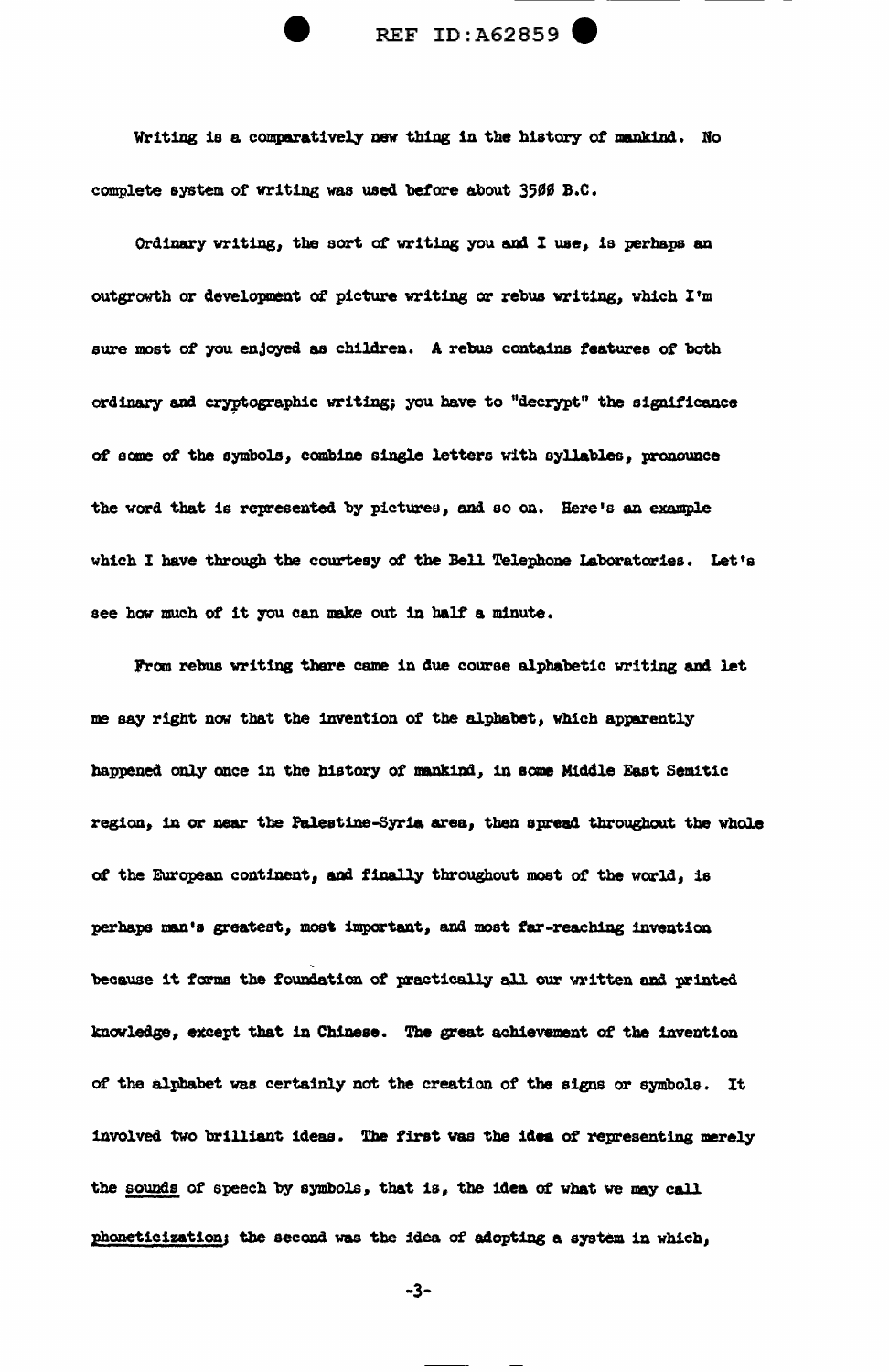

roughly speaking, each speech sound is denoted or represented by one and only one symbol. Simple as these two ideas seem to us now, the invention was apparently made, as I've said, only once and the inventor or inventors of the alphabet deserve to be ranked among the greatest benefactors of mankind. It made possible the recording of the memory of mankind in our libraries, and from that single invention have come all past and present alphabets. Some of the greatest of men's achievements we are now apt to take for granted; we seldom give than any thought. The invention of the art of writing and the invention of the alphabet are two such achievements am they are worth pondering upon. Where would we be without themt Note that among living languages Chinese presents special problems not only for the cryptologist but also for tbe Chinese themselves • No Sinologist lmovs all the 80,000 or so Chinese symbols, and it is also far from easy to master merely the 9,000 or so symbols actually employed by Chinese scholars. How far more simple it is to use only 2 $\beta$  to 26 symbols! Being a monosyllabic language, it seems almost hopeless to try to write Chinese by the sort of mechanism used in an alphabetic polysyllabic language; attempts along these lines have been unsuccessful and the difficulties in memorizing a great many Chinese characters accounts for the fact that even now only about 19% of the Chinese people can read or write to any significant degree. The spread of knowledge in China is thereby much hampered.

-4-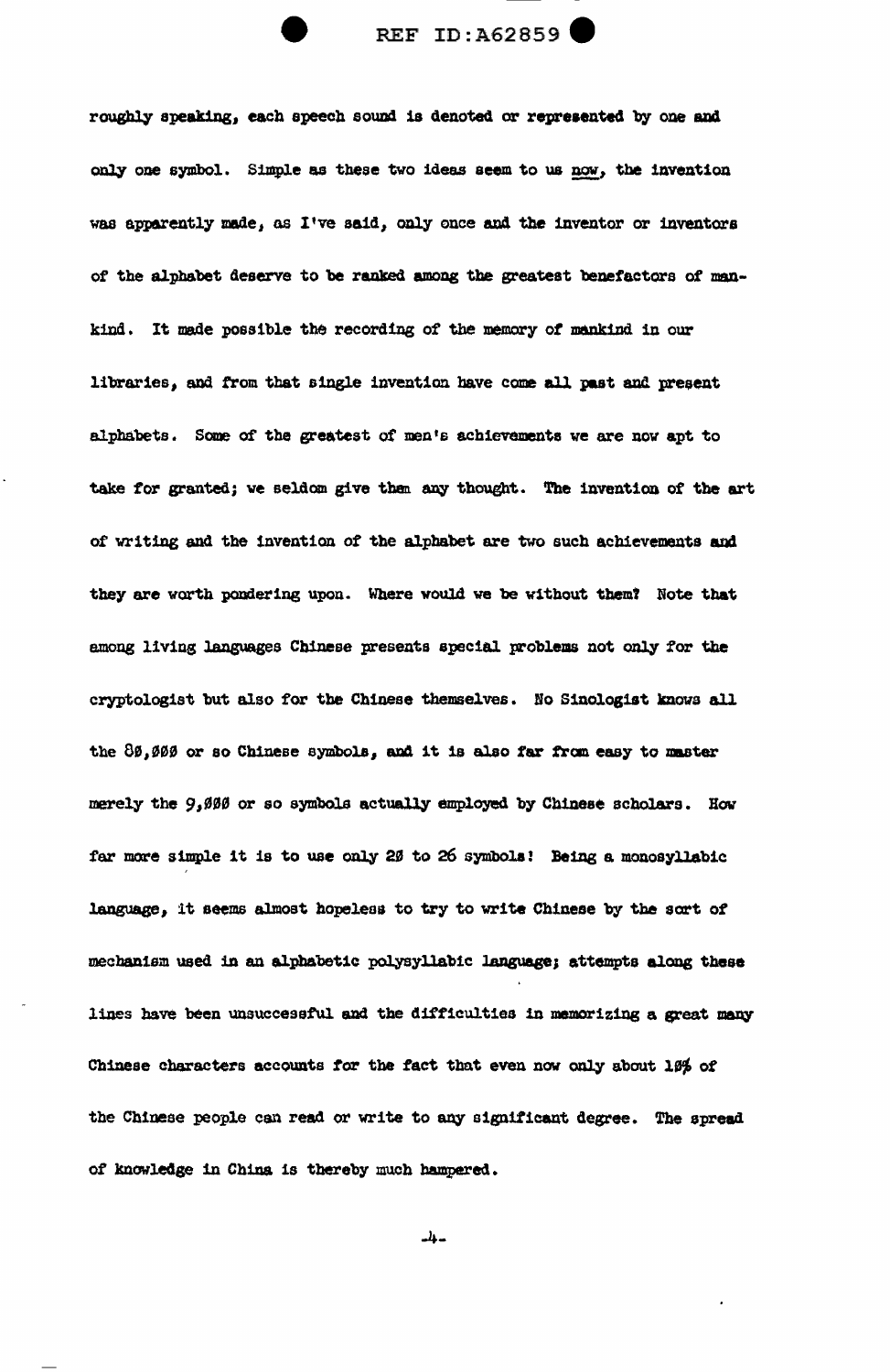

Probably the earliest reliable information on the use of cryptography in connection with an alphabetic language dates from about 900 B.C., Plutarch mentioning that from the time of Lycurgus there was in use among the Lacedemonians, or ancient Greeks, a device called the scytale. This device, which I'll explain in a moment, was definitely known to have been used in the time of Lysander, which would place it about 400 B.C. This is about the time that Aeneas Tacticus wrote his large treatise on the defense of fortification, in which there is a chapter devoted specifically to cryptography. In addition to mentioning ways of physically concealing messages, a peculiar sort of cipher disk is described. Also a method of replacing words and letters by dots is mentioned.

We find instances of ciphers in the Bible. In Jeremiah Chapter 25, Verse 26 occurs this expression: "And the King of Sheshakh shall drink after them." Also, again in Jeremiah 51:41: "How is Sheshakh taken!" Well, for perhaps many years that name "Sheshakh" remained a mystery, because no such place was known to geographers or historians. But then it was discovered that if you write the twenty-two letters of the Hebrew alphabet in two rows, eleven in one row and eleven in the other, like this, you set up a substitution alphabet whereby you can replace letters by those standing opposite them. For example, "Shin", is represented by "Beth" or vice versa, so that "Sheshakh" translates "Babel", which is the old name of "Babylon." Hebrew then did not have and still doesn't have vowels; they must be supplied.

 $-5-$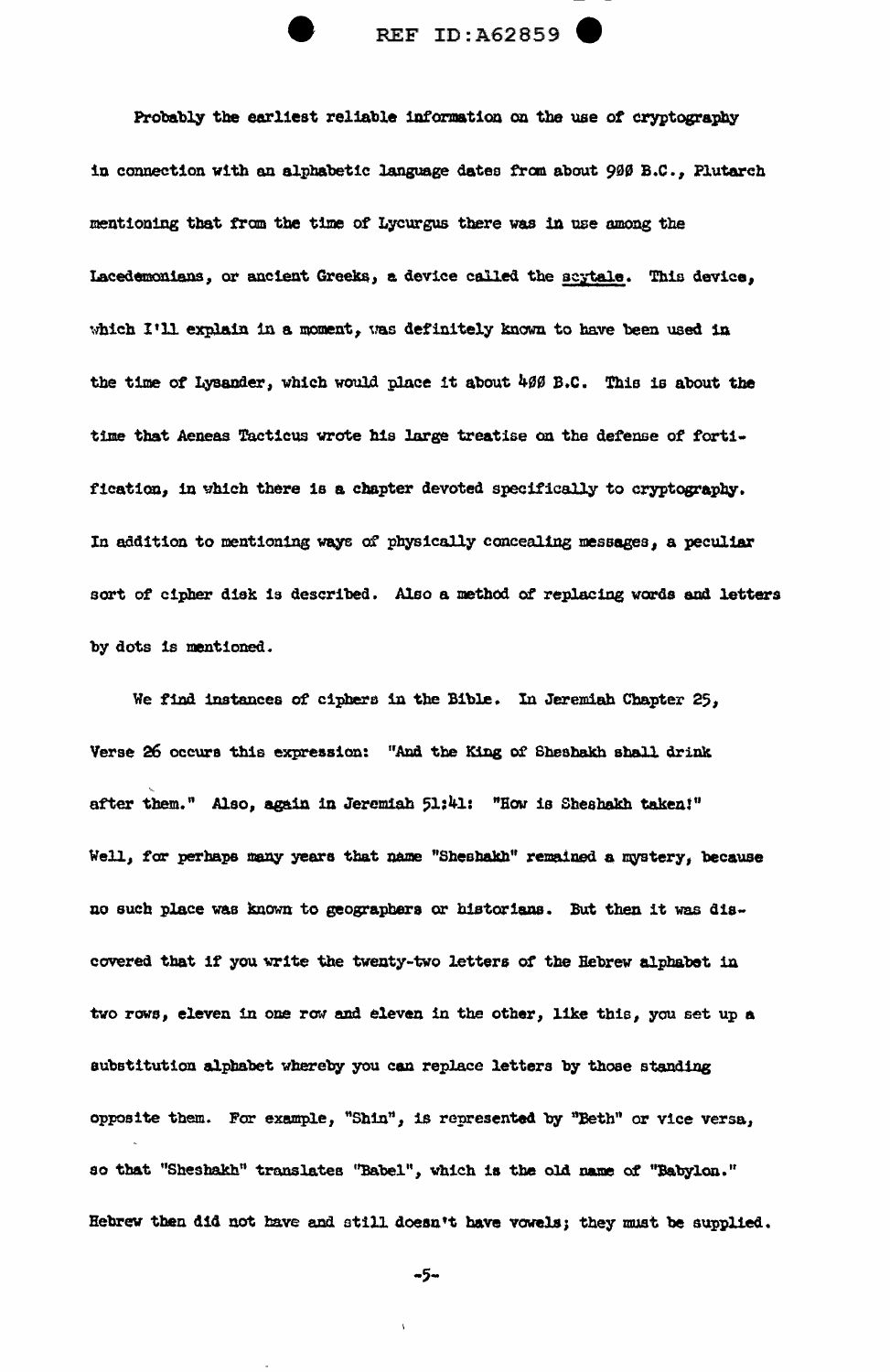## REF ID:A62859 (

This is an example of what is called ATHBASH writing, that is, where Aleph, the first letter is replaced by Teth, the last letter; Beth, the second letter, by Shin, the next-to-the-laat, etc. By sliding the second row of letters one letter each time there are eleven difterent cipher alphabets available for use. The old Talmudists went in for cryptography to a considerable extent. Incidentally, in mentioning the Bible, I vill add that Daniel, who, after Joseph in Genesis, was an early interpreter of dreams and therefore one of the first psychoanalysts, was also the first cryptanalyst. I say that he was an early psychoanalyst, becawse you will remember that he interpreted Nebuchadnezzar's dreams. In the Bible's own words, "Nebuchadnezzar dreamed dreams, wherewith his spirit was troubled, and sleep brake from him." But, unfortunately, when he woke up he just couldn't remember those troublesome dreams. One morning he called for his wise men, magicians, astrologers, and Chaldean sorcerers and. asked them to interpret the 4ream he'd had during the preceding night. "Well, now, tell us the dream and we'll try to interpret it", they said. To which King Nebuchadnezzar exclaimed, "The thing is gone from me. I don't remember it. But it's part of your job to find that out, too, and interpret it. And if you can't tell me what the dream was, and interpret it, things will happen to you." What the king asked was a pretty stiff assignment, of course and it's no wonder they failed to make good, which irked Nebuchadnezzar no end. Kings bad a nasty habit of chopping your head off in those days if you failed or made a mistake, just as certain arbitrary

-6-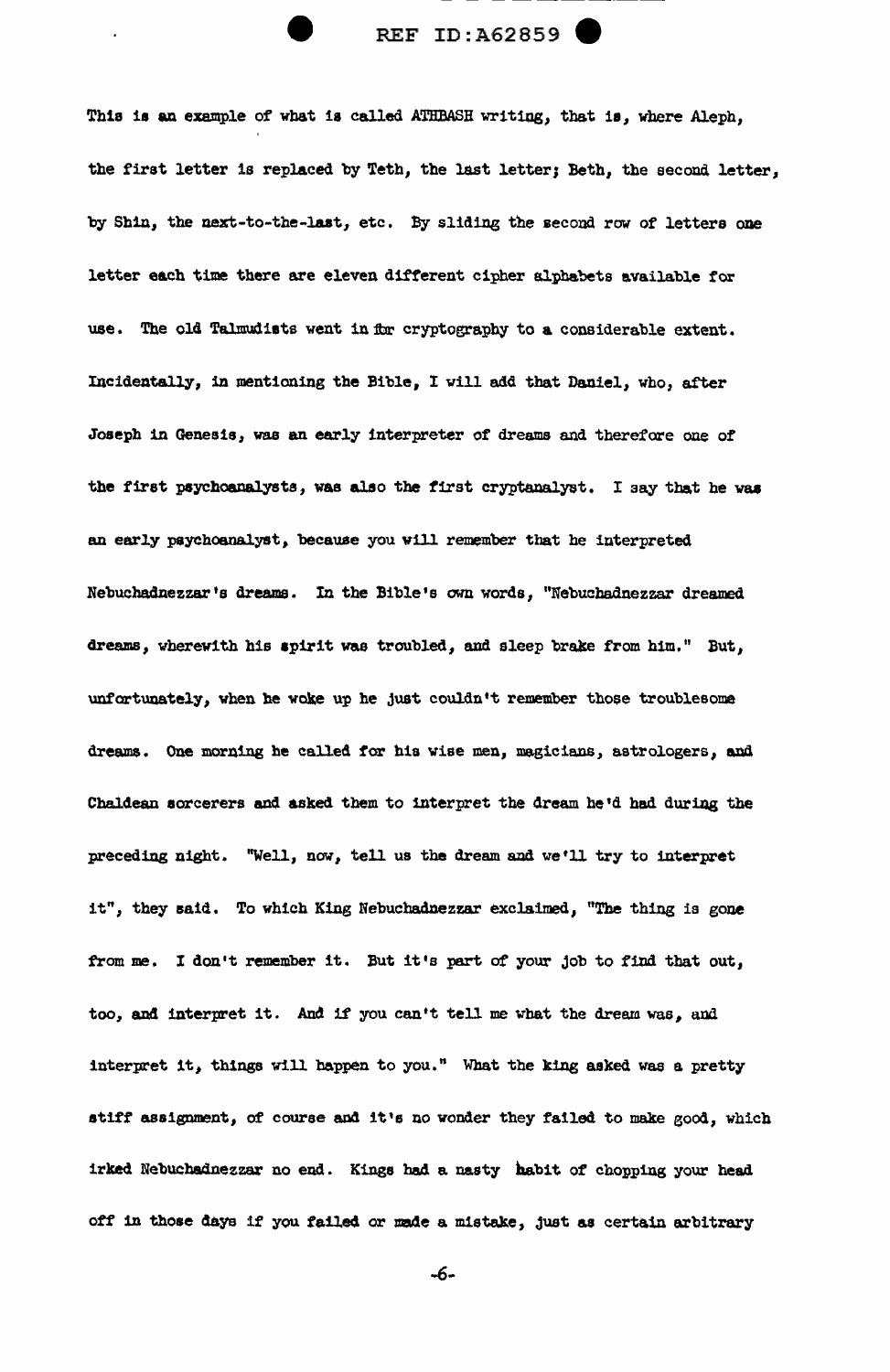

and cruel despots are apt to do even in modern times for more minor infractions, such as not following the Party Line. So in this case it comes as no surprise to learn that Nebuchadnezzar passed the word along to destroy all the wise men of Babylon, among whom was one of the wise men of Israel, named Daniel. Well, when the King's guard came to fetch him, Daniel begged that he be given just a bit more time. Then, by some act of divination, -- the Bible simply says that the secret was revealed to Daniel in a night vision--Daniel was able to reconstruct the dream and then to interpret it. Daniel's reputation was made. Some years later, Nebuchadnezzar's son Belshazzar was giving a feast, and, during the course of the feast, in the words of the Bible, "came forth fingers of a man's hand and wrote over against the candlestick upon the plaster of the wall." The hand wrote a secret message. You can imagine the spine-chilling scene. Belshazzar was very much upset, and just as his father did, he called for his wise men, soothsayers, Chaldean sorcerers, magicians and so on, but they couldn't read the message. Apparently they couldn't even read the cipher characters! Well, Belshazzar's Queen fortunately remembered what that Israelite Daniel had done years before and she suggested that Daniel be called in as a consultant. Daniel was called in by Belshazzar and he succeeded in doing two things. He succeeded not only in reading the writing on the wall: "MENE, MENE, TEKEL, UPEARSIN", but also he was successful in deciphering the meaning of those strange words. His interpretation: "Nene" -- "God hath numbered thy kingdom and finished

 $-7-$ 

 $\prime$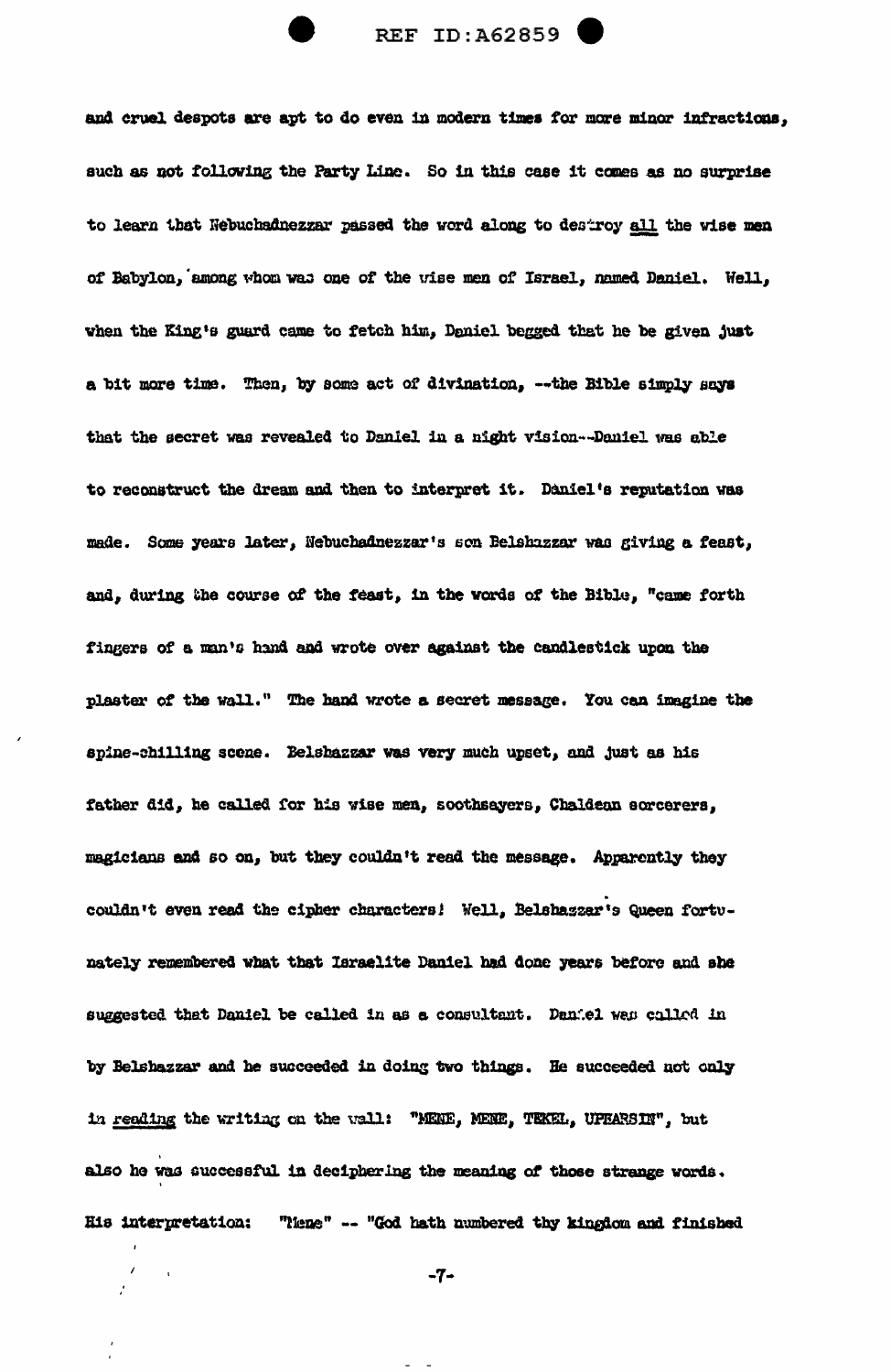it." "Tekel" -- "Thou are weighed in the balances and found wanting." "Upharsin" -- "Thy kingdom shall be divided and given to the Medes and Persians." Apparently the chap who did the handwriting on the wall knew a thing or two about cryptography, because he used what we call "variants", or different values, for in one case the last word in the secret writing on the wall is "Upharsin" and in the other it is "Peres"; the commentators are a bit vague as to vhy there are these two versions of the word in the Bible. At any rate, Babylon was finished, just as the inscription prophesized; it died with Belshazzar.

I think this curious biblical case of the use of cryptography is interesting because I don't think anybody has really found the true meaning of the sentence in secret writing, or explained why the writing on the wall was unintelligible to all of Belshazzar's wise men. Here's a slide which is supposed to give the best explanation of the enignatical sentence that has always been considered one of the most obscure of the many difficult scriptual passages which have awakened the interest and baffled the ingenuity of scholars. You see that this savant thinks that the cuneiform ideograms were written without any division between the individual words, so that the sentence "would be just as hard to read as a rebus and would puzzle the most skillful decipherer." He goes on to say: "The difficulty would have been still more increased if the ideograms had been grouped in some unusual way, severing the natural connection of the component elements. If the

-8-

 $\tilde{\mathbf{G}}$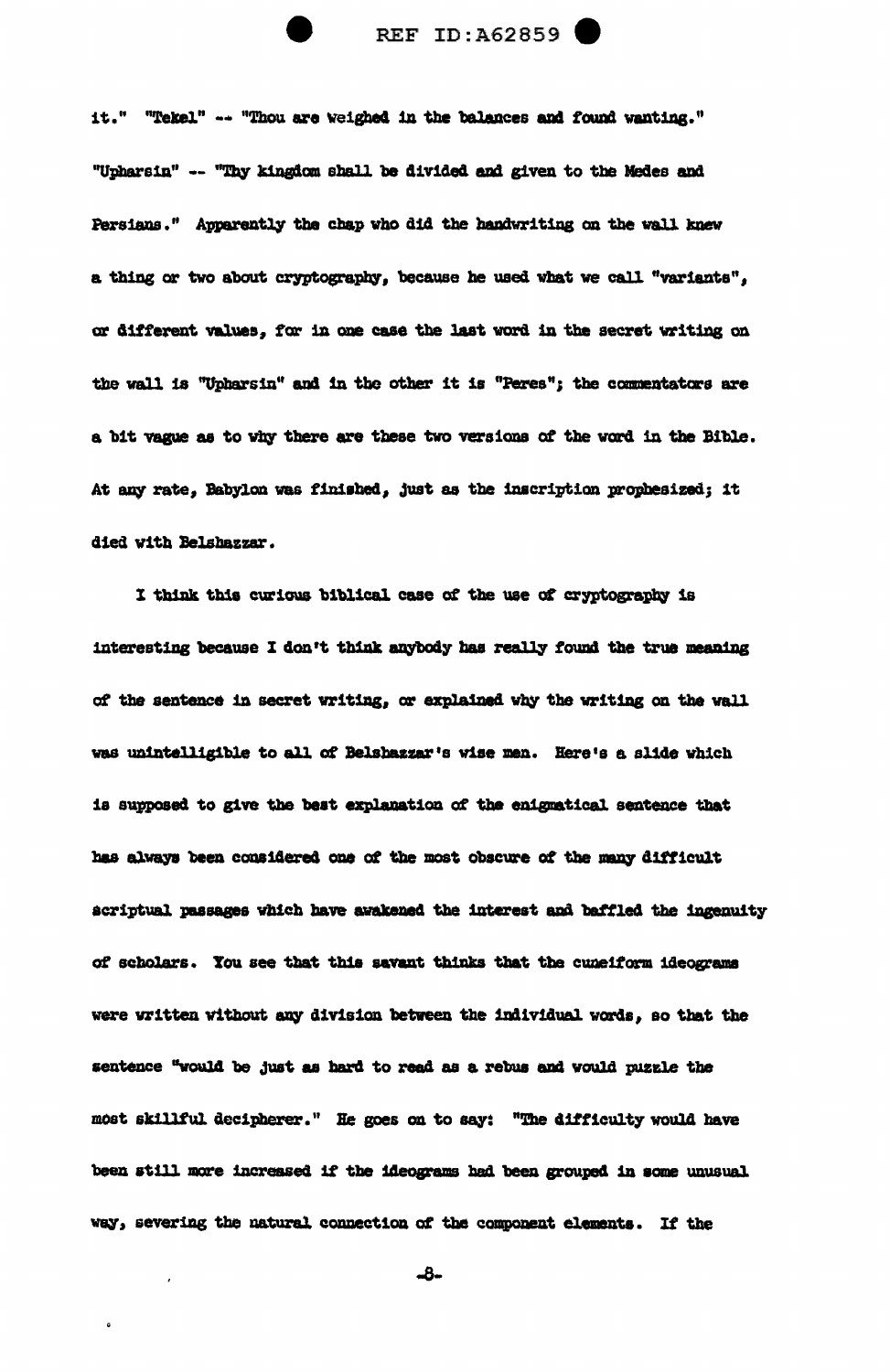

signs bad been written in this manner it would have been almost impossible to arrive at their true meaning." But why could Daniel read and interpret the writing when his competitors couldn't? This our savant doesn't explain. .Another savant offers as his explanation of the mystery the following hypothesis: That the words were written in columns, as shown in this slide, and that Daniel in solving the mystery read downwards or rather down, up, down. This explanation doesn't satisfy me any more than the other one.

The next slide I show you is the scytale, which I've already mentioned as one of the earliest cipher devices history records. The scytale was a wooden cylinder of specific dimensions around which they wrapped spirally a piece of parchment or leather; they then wrote the message en the parchment, unwound it, and sent it to its destination by a safe courier, who handed it over to the commander for whom it was intended and who, having been provided with an identically-dimensioned cylinder, would wind the strip of leather or parchment around his cylinder and thus bring together properly the letters representing the mesaage. This diagram nay not be accurate. I don't think anyone really understands the scheme. The writing was done across the edges of the parchment, according to some accounts, and not between the edges, as shown in this slide. Incidentally, you may be interested to learn that the baton which the European field marshal still carries as one of the insignia of his high office derives from this very instrument.

 $-9-$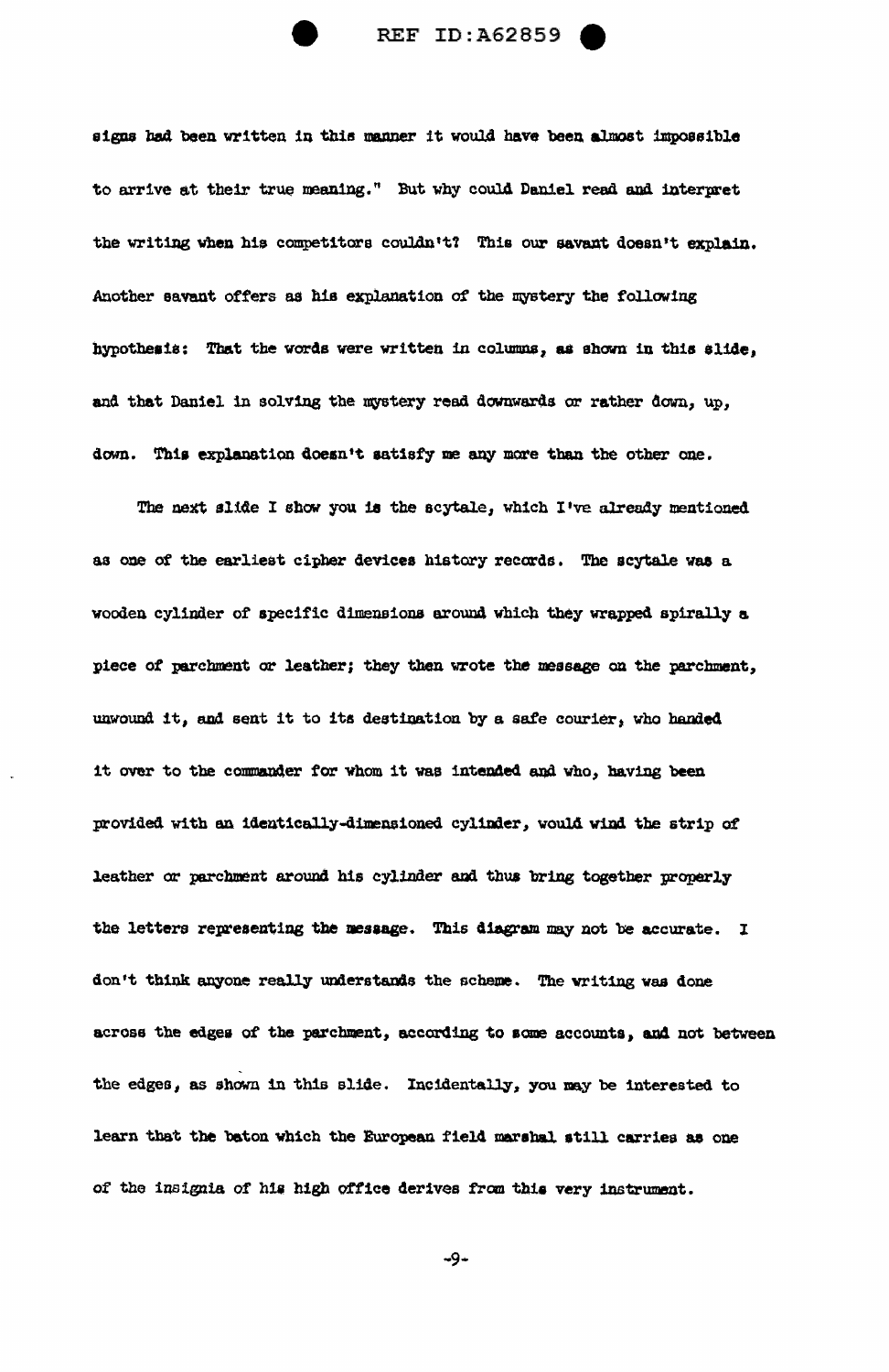

REF ID:A62859

We don't know much about the use of cryptography by the Romans, but it is well known that Caesar used an obviously simple method; all he did was to replace each letter by the one that was fourth from it in the alphabet. For example, *A* would be represente4 by D, B by B, and so on. Augustus Caesar is said to have used the same sort of thing, only even more simple: each letter was replaced by the one that followed it 1n the alphabet. Cicero was one of the inventors of what is now called shorthand. He had a slave by the name of Tyro, who wrote Cicero's records in what are called Tyronian notes. Modern shorthand is a development of Tyrq's notation system.

The next slide ahows same cipher alphabets *ot* olden times, alphabets used by certain historical figures you'll all remember. The first cipher alphabet on the slide was employed by Charlemagne, who lived from 768 to 814 A.D. The second one was used in England during the reign of Alfred the Great, 871 to 899. The third alphabet is called ogam writing and was used in ancient Ireland. The alphabets below that were used much later in England: the fourth one by Charles the First, in 1646; the fifth, the so-called "clock cipher", was used by the Marquis of Worcester in the 17th Century; finally, the last one was used by Cardinal Wolsey in about 1524.

In the Middle Ages cryptography appears first as a method of concealing proper names, usually by the simple substitution of each letter by the next one in the alphabet, just about as Augustus Caesar did hundreds of years

 $-I$ g-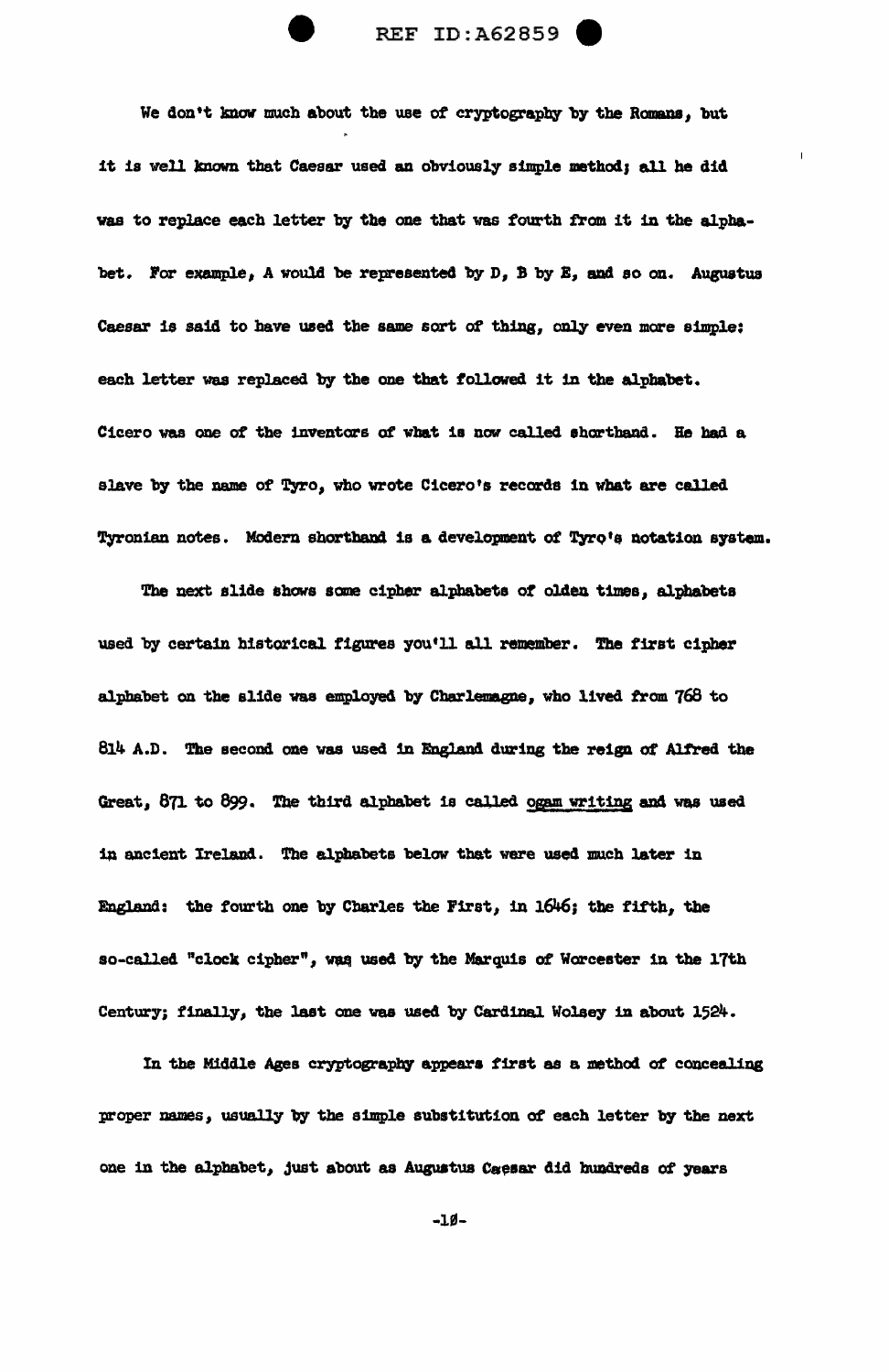

before. At other times the vovela were replaced by dots, without changing the consonants--a method that was used throughout Europe to about 1000 A.D., when letters began to be replaced by various signs, by other letters, by letters from another language, by runes which are found in abundance in Scandinavia, and by arbitrary symbols. Here's an example of a runic inscription on a stone that stands before Gripsholm Castle near Stockholm, Sweden. The word rune means "secret".

Within a couple hundred years the outlines of modern cryptography began to be formed by the secret correspondence systems employed by the small Papal States in Italy. In fact, the real beginnings of systematic, modern cryptology can be traced back to the days of the early years of the 13th Century, when the science began to be extensively emp1oyed by the princes and chanceries of the Papal States in their diplomatic relations amongst themselves and with other countries in Europe. The necessity for secret communjcation was tirat met by attempta 1nsp1red by or derived from ancient cryptography, as I've outlined so far. There was a special predilection for vowel aubstitution but there appeared about this time one of the elements which was later to play a very prominent role in all cipher systems, an element we now call a syllabary, or a repertory. These were lists of letters, syllables, frequently-used parts of speech and wards, with additions of arbitrary equivalents for the names of persons and places. There is still in existence one such syllabary and list of arbitrary

-u-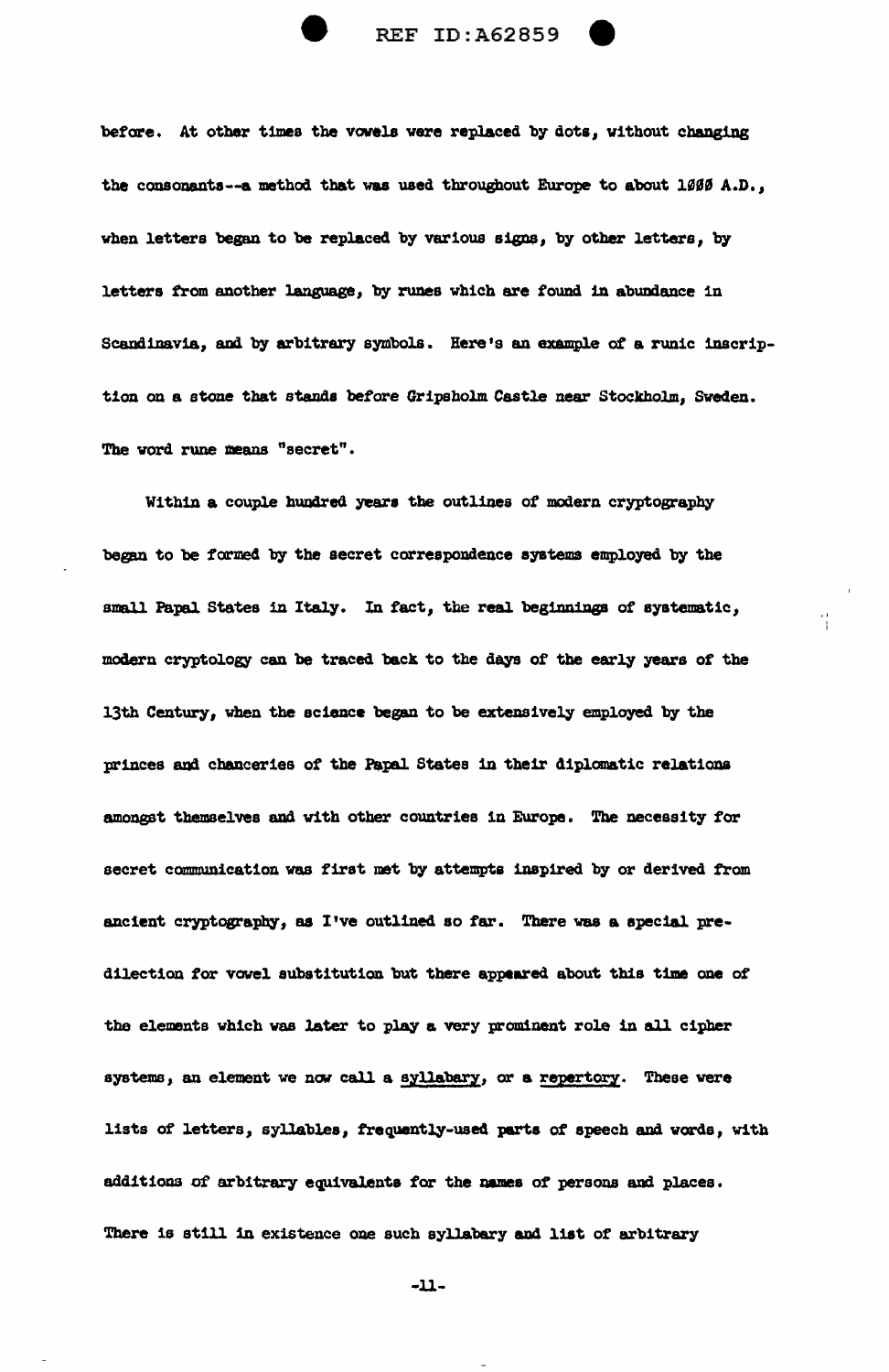

equivalents which was used about 1236 A.D. and there are other examples that were used in Venice in 1350.

Among examples of ciphers in medieval cryptography is a collection of letters of the Archbishop of Naples, written between 1363 and 1365, in which he begins merely with symbol substitutions for the vowels and uses the letters that are actually vowels to serve as nulls or non-significant letters to throw the would-be-cryptanalyst off the right track. As a final development, the high-frequency consonants L, M, N, R, and S, and all the vowels, are replaced not only by arbitrary symbols but also by other letters.

About 1378 an experienced cryptologist named Gabriele Lavinde of Parma was employed as a professional by Clement VII and in the Vatican Library there is a collection of ciphers devised and used by Lavinde about 1379. It consists of repertories in which every letter is replaced by an arbitrary symbol. Some of these ciphers also have nulls and arbitrary equivalents or signs for the names of persons and places. There is a court cipher of Mantua dated 1395 that used this system.

At the beginning of the 15th Century the necessity of having variants for the high-frequency letters, especially the vowels, became obvious. Here is an alphabet of that period which is interesting because it shows that even in those early days of cryptology there was already a recognition of the basic weakness of what we call single or monoalphabetic substitution, that is, where every letter in the plain-text message is represented by another and always the same letter. Solution of this type of cipher, as many of you may know,

-12-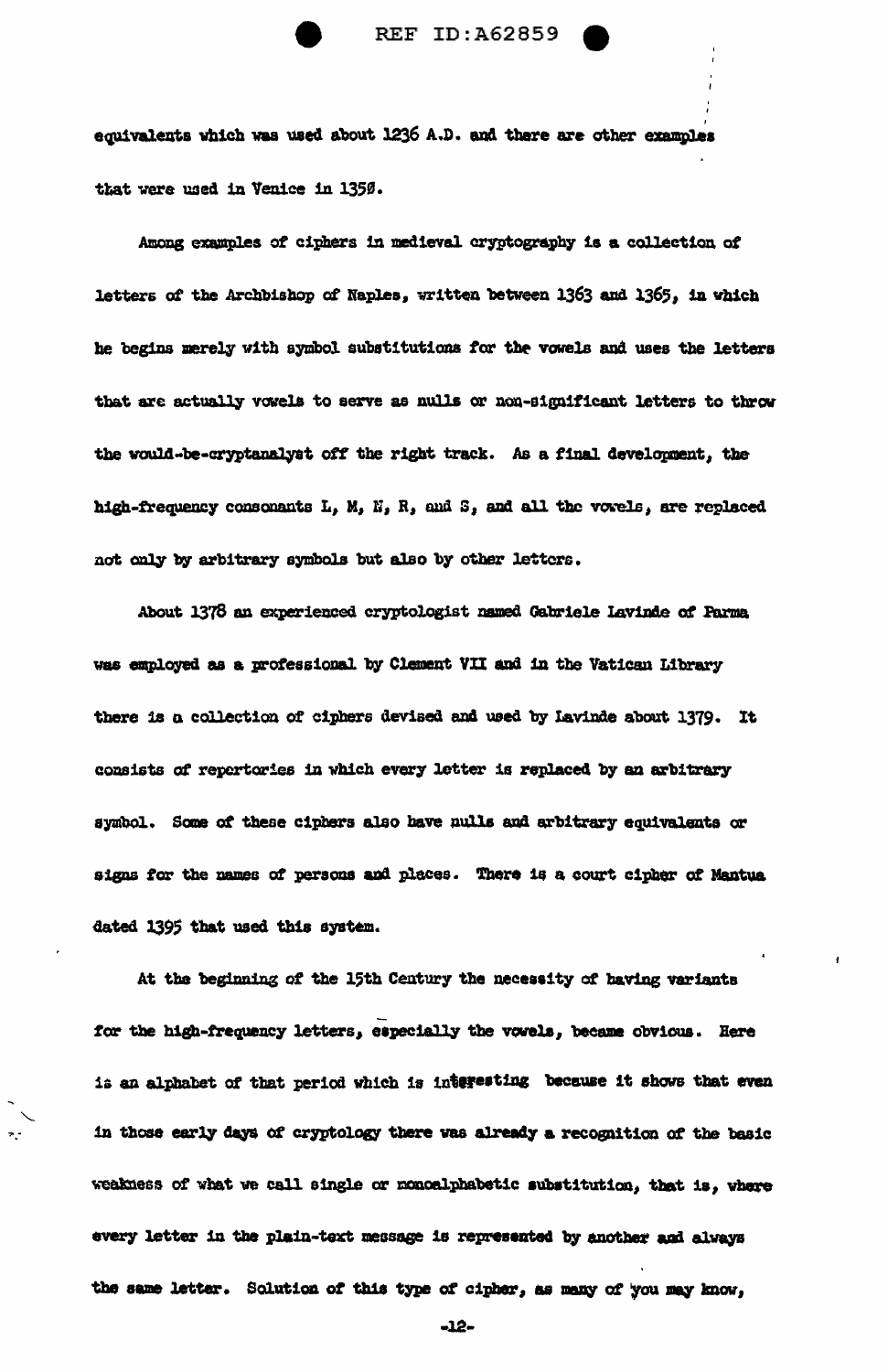is accomplished by taking advantage of the fact that the letters of an alphabetic language are used with greatly differing frequencies. I don't have to go into that now because many of you, at some time or other, have read Edgar Allan Poe's "Gold Bug", and understand the principles of that sort of analysis. This slide clearly shows that the early Italian cryptographers understood the fact of varying frequencies and introduced stumbling blocks to quick and easy solution by having the high-frequency letters represented by more than a single character, or by several characters, as you see in this slide. I will add that the earliest tract that the world possesses on the subject of cryptography, or for that matter, cryptanalysis, is that which was written in 1474 by a Neapolitan, whose name was Sicco Simonetta. He set forth the basic principles and methods of solving ciphers, simple ciphers no doubt, but he describes them and their solution in a very clear and concise form.

Cipher systems of the type I've described continued to be improved. In this slide is shown what we may call the first complete cipher system of this sort. There are substitution symbols for each letter; the vowels have several equivalents; there are nulls; and there is a small list of arbitrary symbols, such as those for "the Pope", the word "and", the conjunction "with",  $v'$ and so on. This cipher, dated 1411, was used in Venice, and is typical of the ciphers used by the Papal chanceries of those days.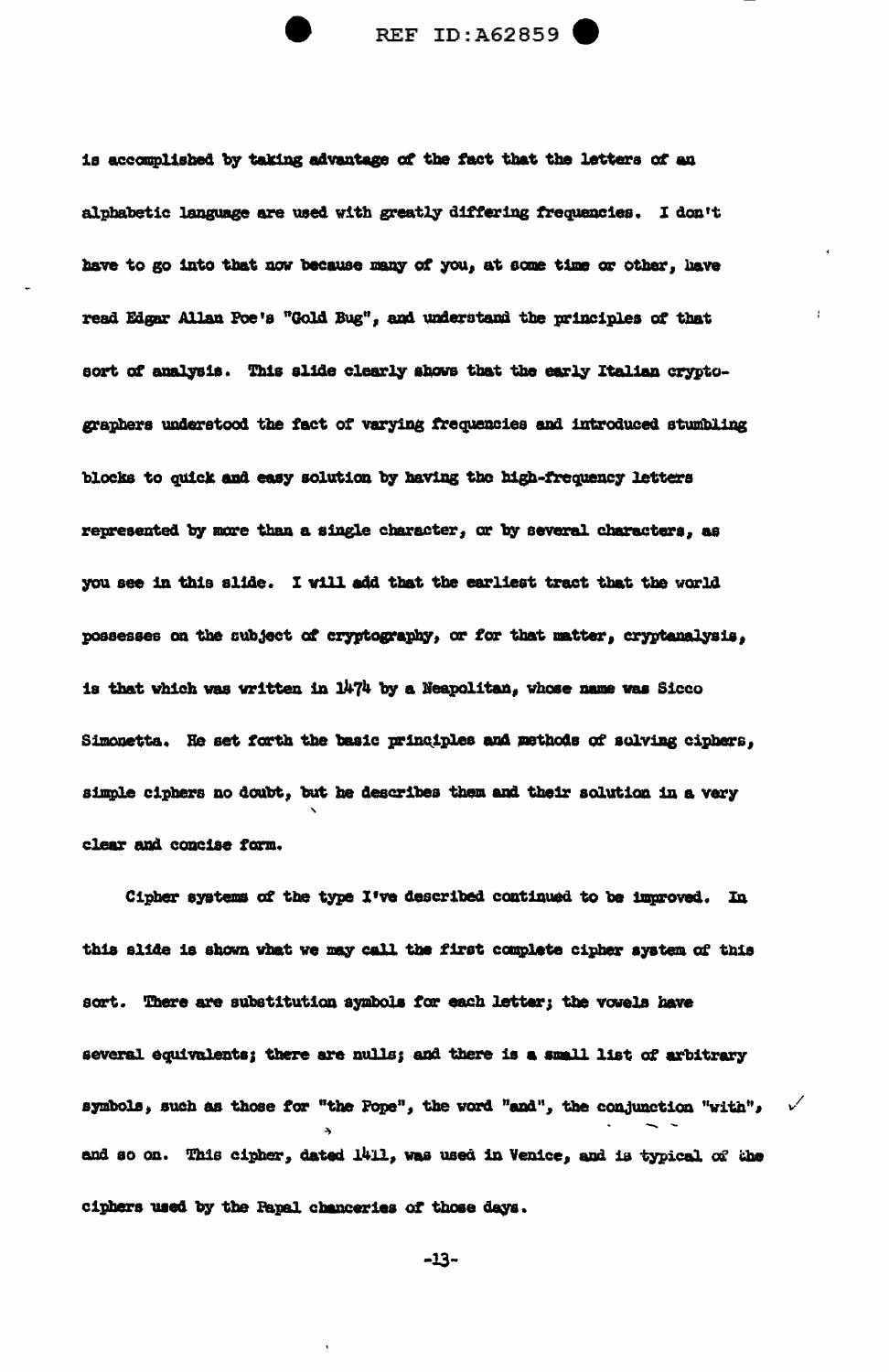

The step remaining to be taken in the development of these ciphers was to expand the "vocabulary", that is, the list of equivalents for frequentlyused words, and syllables, the names of persons and places, parts of speech, and so on. This step was reached in Italy during the first half of the 15th Century and became the prototype of diplomatic ciphers used in practically all the states of Europe for several centuries. Here is one of 79 ciphers collected in a Vatican codex and used from about 1449 to 1469. Note that the equivalents of the plain-text items in this slide are Latin words and combinations of two and three letters, and that they are listed in an order that is somewhat alphabetical but not strictly so. I suppose that by constant use the cipher clerk would learn the equivalents almost by heart, so that an adherence to a strict alphabetic sequence either for the plain-text items or for their cipher equivalents didn't hamper their operations too much. In this next slide there is much the same sort of arrangement, except that now the cipher equivalents seem to be digraphs and these are arranged in a rather systematic order, for ease in enciphering and deciphering. Now we have the real beginnings of what we call a one-part code, that is, the same list will serve both for encoding and decoding. These systems, as I've said, remained the prototypes of the cryptography employed throughout the whole of Europe for some centuries. The Papal States used them and as late as 1793 we find them used in France. I wish here to mention specifically the so-called King's General Cipher used in 1572 by the Spanish Court, and I show here a picture of it.

 $-14-$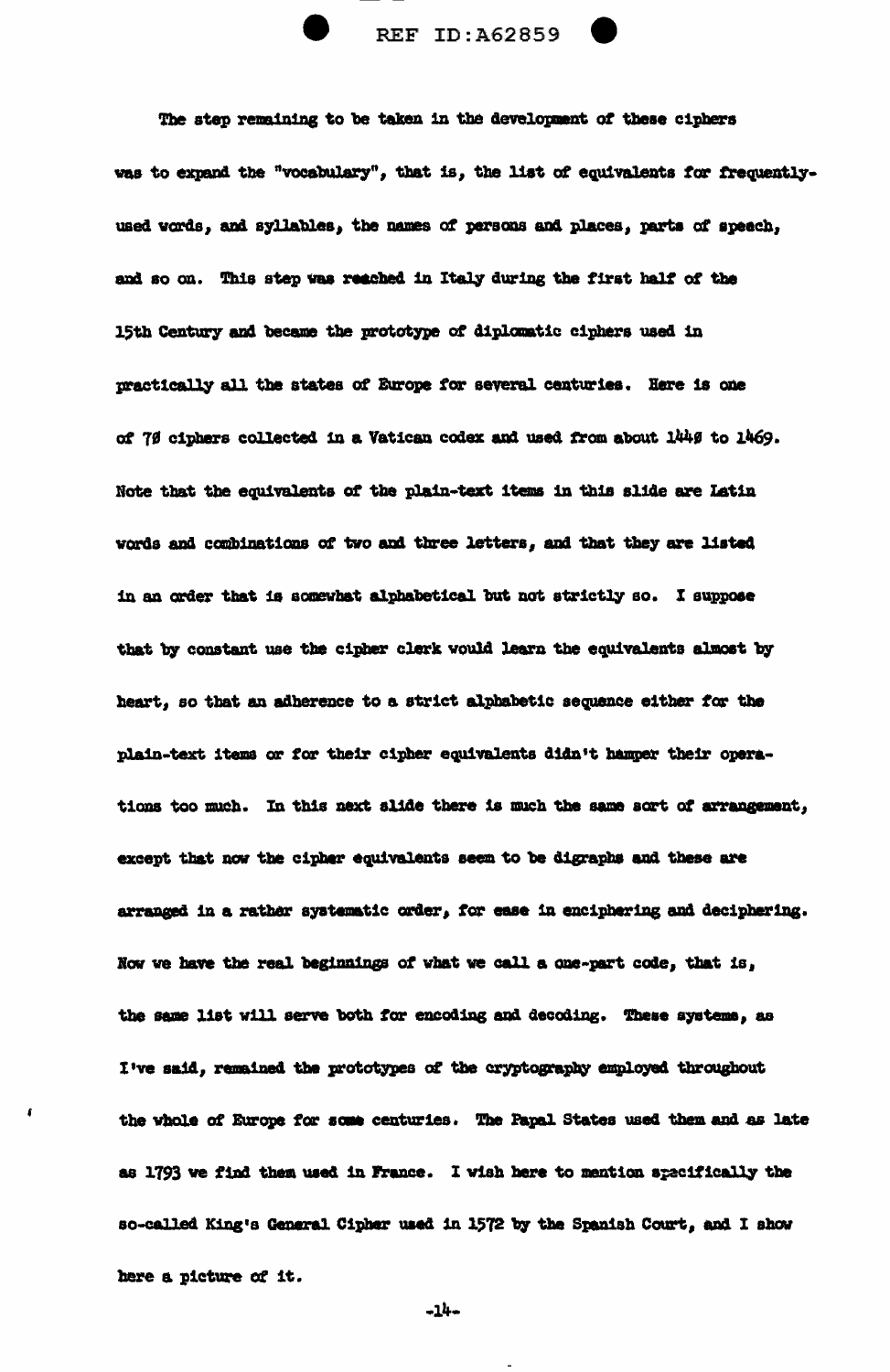

But there were two exceptional cases which show that the rigidity of cryptographic thought was now and then broken during the four centuries we have been talking about in this brief historical survey. Some of the Papal ciphers of the 16th Century and those of the French Court under Kings Louis XIII and XIV exemplify these exceptions. In the case of these French Court ciphers we find that a French cryptologist named Antonio Rossignol, who was employed by Cardinal Richelieu, understood quite well the weaknesses of the one-part codes and syllabaries. It was he who, in about 1649, introduced a new and important improvement, the idea of the two-part code or syllabary, in which for encoding a message the items in the vocabulary are listed in some systematic order, nearly always alphabetical; the code equivalents, whatever they may be, are assigned to the alphabetically-listed items in random order. This means that there must be another arrangement or book for ease in decoding, in which the code equivalents are listed in systematic order, numerically or alphabetically as the case may be, and alongside each appears its meaning in the encoding arrangement, or book. The significance of this improvement you'll find out sooner or later. Codes of this sort also had variants--Rossignol was clever, indeed. One such code, found in the 1691 correspondence of Louis XIV had about 600 items, with code groups of two and three digits. Not at all bad, for those days!

Now this sort of system would appear to be quite secure, and I suppose it was indeed so, for those early days of cryptographic development--but it

-15-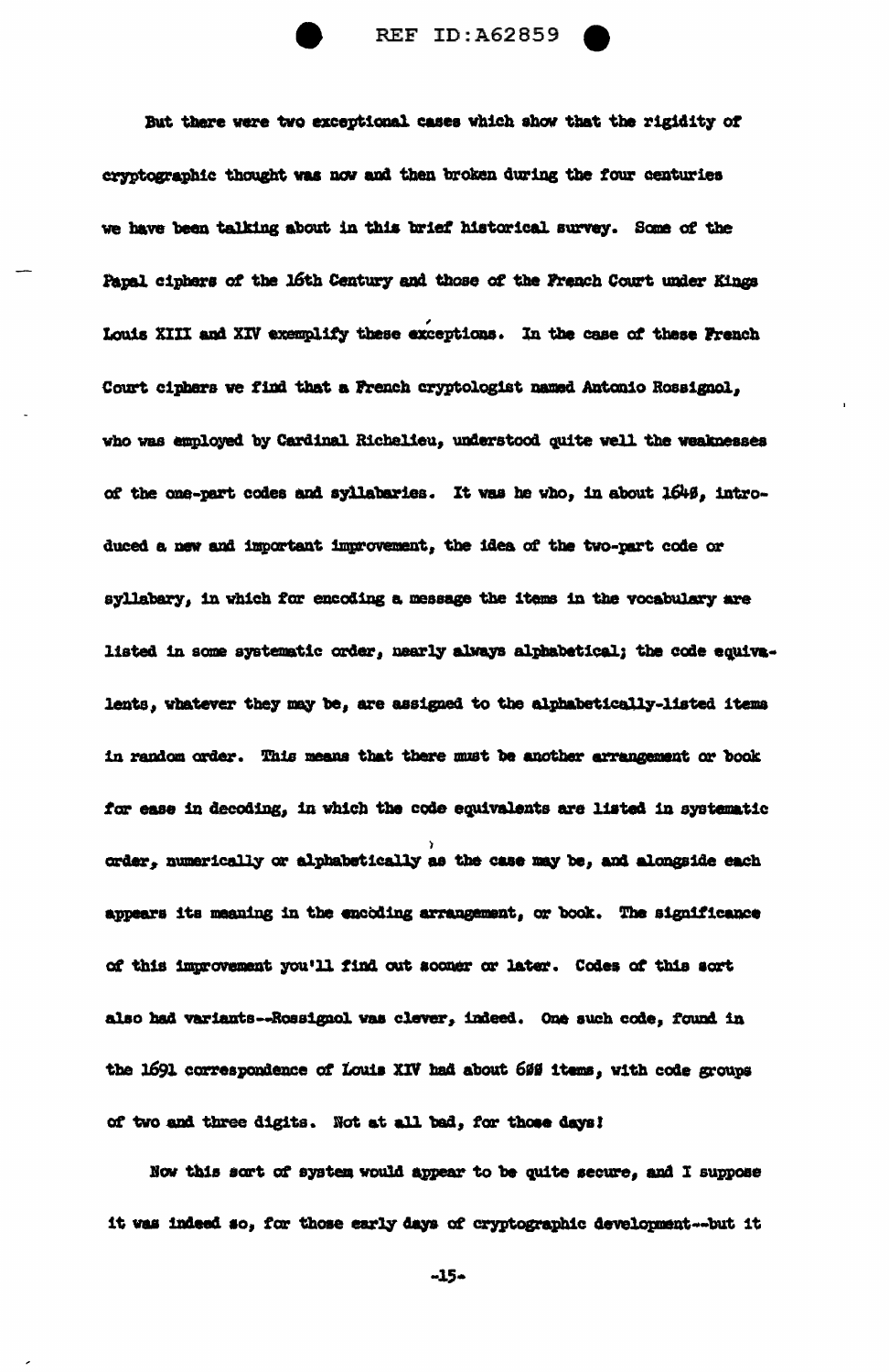

wasn't proof against the cleverness of British brains, for the eminent mathematician John Wallis solved messages in it in 1689. Never underestimate the British in this science--as we'll have reason to note in another lecture in this series.

French cryptography under Kings Louis XV and XVI declined, reaching perhaps its lowest level under Napoleon the Great. It is a fact that in Napoleon's Russian enterprise the whole of his army used by a single code book of only 200 groups, practically without variants, even for the high-frequency letters. Furthermore, not all the words in a message were encoded--only those which the code clerk or the writer of the message thought were important. It's pretty clear that the Russians intercepted and read many of Napoleon's messages -- this comes from categorical statements to this effect by Czar Alexander I himself. We won't be far wrong in believing that the weaknesses of Napoleon's crypto-communications formed an important factor in Napoleon's disaster. A hundred and twenty-five years later, Russian ineptitude in cryptographic communications lost them the Hattle of Tannenberg and knocked them out of World War I.

Ħ.

The other 16th Century Papal ciphers that constituted the second exception to the general similarity of cryptographic systems of those days were quite different from those I've shown you. In this exception the ciphers were monoalphabetic, but some letters had the same equivalent, so that on decipherment the context had to be used to decide which of two or more

-16-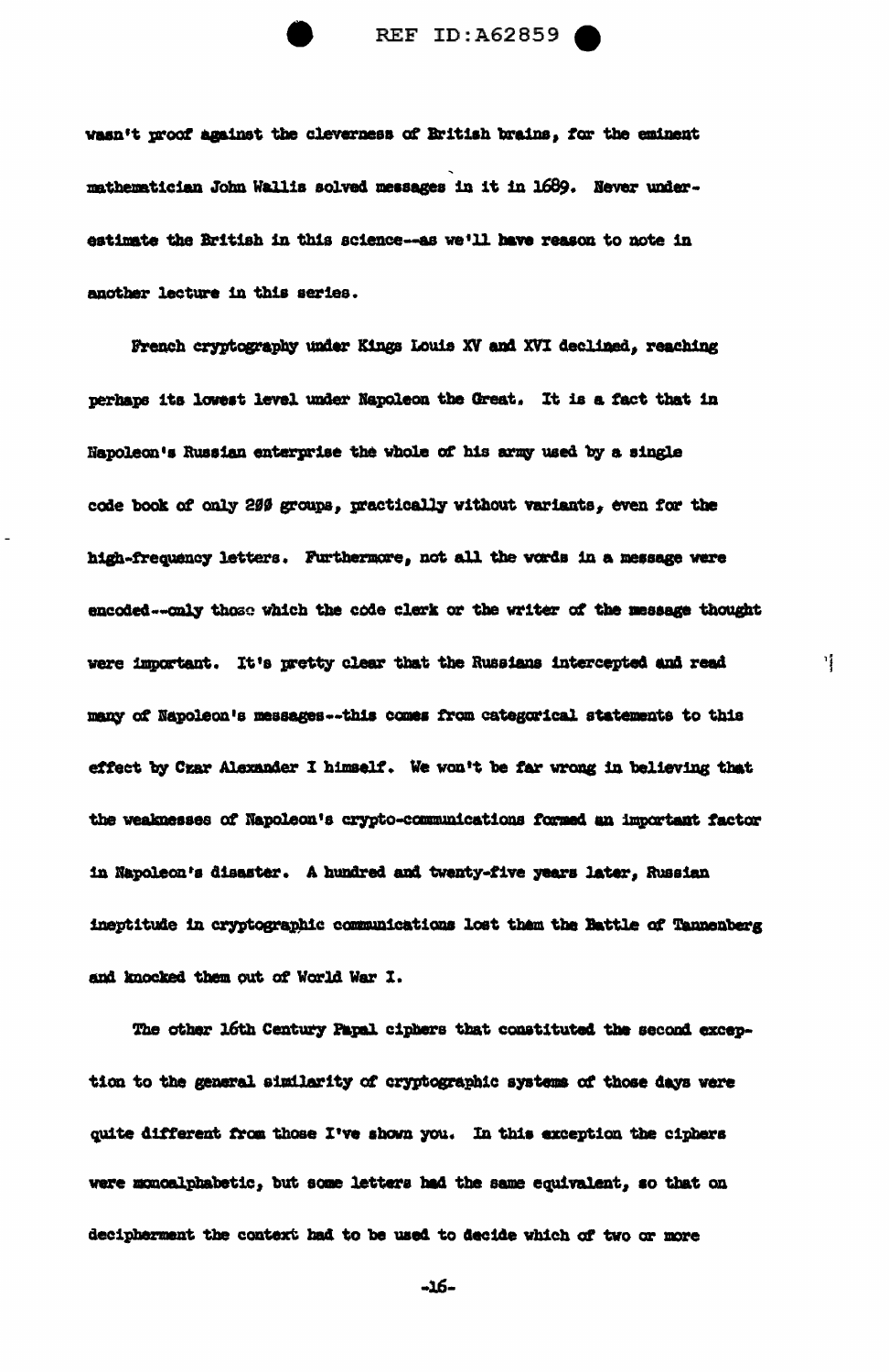possible plain-text values was the one meant by each cipher letter. Here's a slide which shows one such cipher used by the Naltese Inquisitor in 1585. You'll note that the digit  $\theta$  has two values, A and T; the digit 2 has three values,  $U_sV_s$  and B, and so on. There were two digits used as nulls, 1 and 8; digits with dots above them stood for words such as Qua, Que, Qui, and so on.

Here's a slide which shows how a message would be enciphered, and also how one would be deciphered. A bit tricky, isn't it? Many, many years later Edgar Allan Poe describes a cipher of this same general type, where the decipherer must choose between two or more possible plain-text equivalents in building up his plain text, the latter guiding the choice of the right equivalent. The trouble with this sort of cipher is that you have to have pretty smart cipher clerks to operate it and even then I imagine that in many places there would be doubtful decipherments of words. It wasn't really a practical system even in those days but it could, if used skillfully and with only a small amount of text, give a cryptanalyst plenty of headaches. But such systems didn't last very long because of the practical difficulties in using them.

The first regular or official cipher bureau in the Vatican was established in about 1540, and in Venice at about the same time, about one hundred years before a regular cipher bureau was established in France by Cardinal Richelieu. It is interesting to observe that no new or remarkable ideas for cryptosystems were developed for a couple of hundred years after the complex ones I've

 $-17-$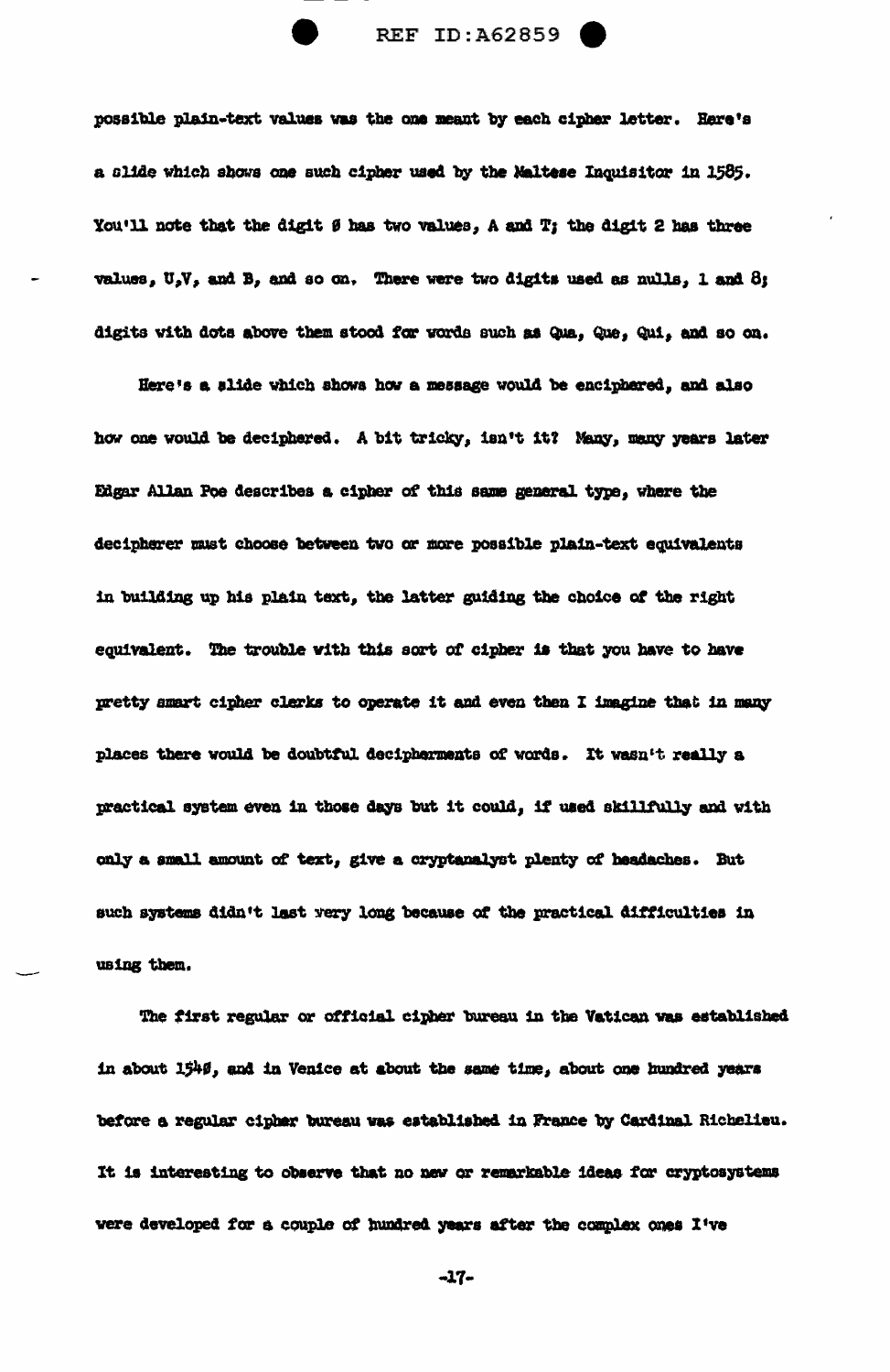

described as having been developed by the various Papal cryptologists. Onepart and two-part syllabaries and simple or complex ones with variants were in use for many decades, but later on, in a few cases, the code equivalents were superenciphered, that is, the code groups formed the text for the application of a cipher, generally by rather simple systems of additives. Governmental codes were of the two-part type and were superenciphered by the more sophisticated countries.

The first book or extensive treatise on cryptography is that by a German. abbot named Trithemius, who published in 1531 the first volume of a planned 4.-volume monumental work. I said that he planned to publish four volumes; but he gave up after the third one, because he wrote so obscurely and made such fantastic claims that he was charged with being in league with the Devil, which was a rather dangerous association in those or even in these days. They didn't burn Trithemius but they did burn his books. This may be a good place to present a slide which shows that the necessity for secrecy in this business was recognized from the very earliest days of cryptology, and certainly by Trithemius. In Bere is the sort of oath that Trithemius recommended be administered to students in the science of cryptology. All of you have subscribed to a somewhat a1m1Jar oath, but we now go further and. back up tbe oath with a rather strict law. You've all read it, I'm sure.

We come now to some examples from more recent history. This alide shows a cipher alphabet used by Mary, Queen of Scots, who reigned from 1542 to 1567

 $-18-$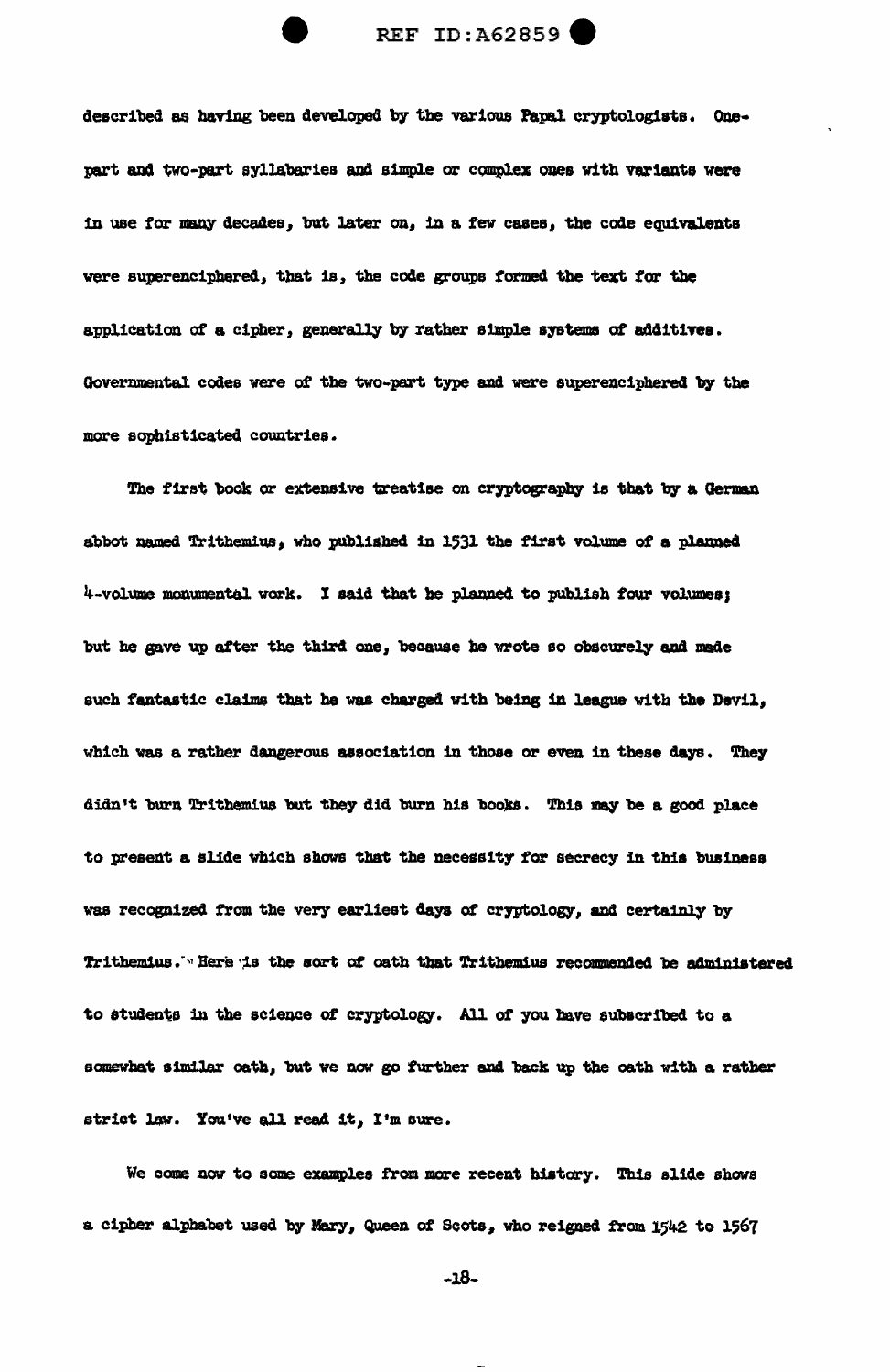

and was beheaded in 1587. In this connection it may interest you to learn that question has been raised as to whether the Queen was "framed" by means of this forged postscript in a cipher that was known to have been used by her.

The Spanish Court under Phillip II, in the years 1555-1598, used a great many ciphers and here's one of them. You see that it is quite complex for those early days and yet ciphers of this sort were solved by an eminent French mathematician named Vieta, the father of modern algebra. In 1589 he became a Councelor of Parliament at Tours and then Privy Counselor. While in that job he solved a Spanish cipher system using more than 500 characters, so that all the Spanish dispatches falling into French hands were easily read. Fhillip was so convinced of the security of his ciphers that when the found the French were sware of the contents of his cipher dispatches to the Netherlands, he complained to the Pope that the French were using sorcery against him. Vieta was called on the carpet and forced to explain how he'd solved the ciphers in order to avoid being charged with sorcery, a serious offense.

The next cryptologist I want you to know something about is another Italian savant who wrote a book, published in 1563, in which he showed certain types of cipher alphabets that have come down in history and are famous as Porta's Alphabets. Here's an example of the Porta Table, showing one alphabet with key letters A or B, another alphabet with key letters C

 $\tilde{\phantom{a}}$  .

-19-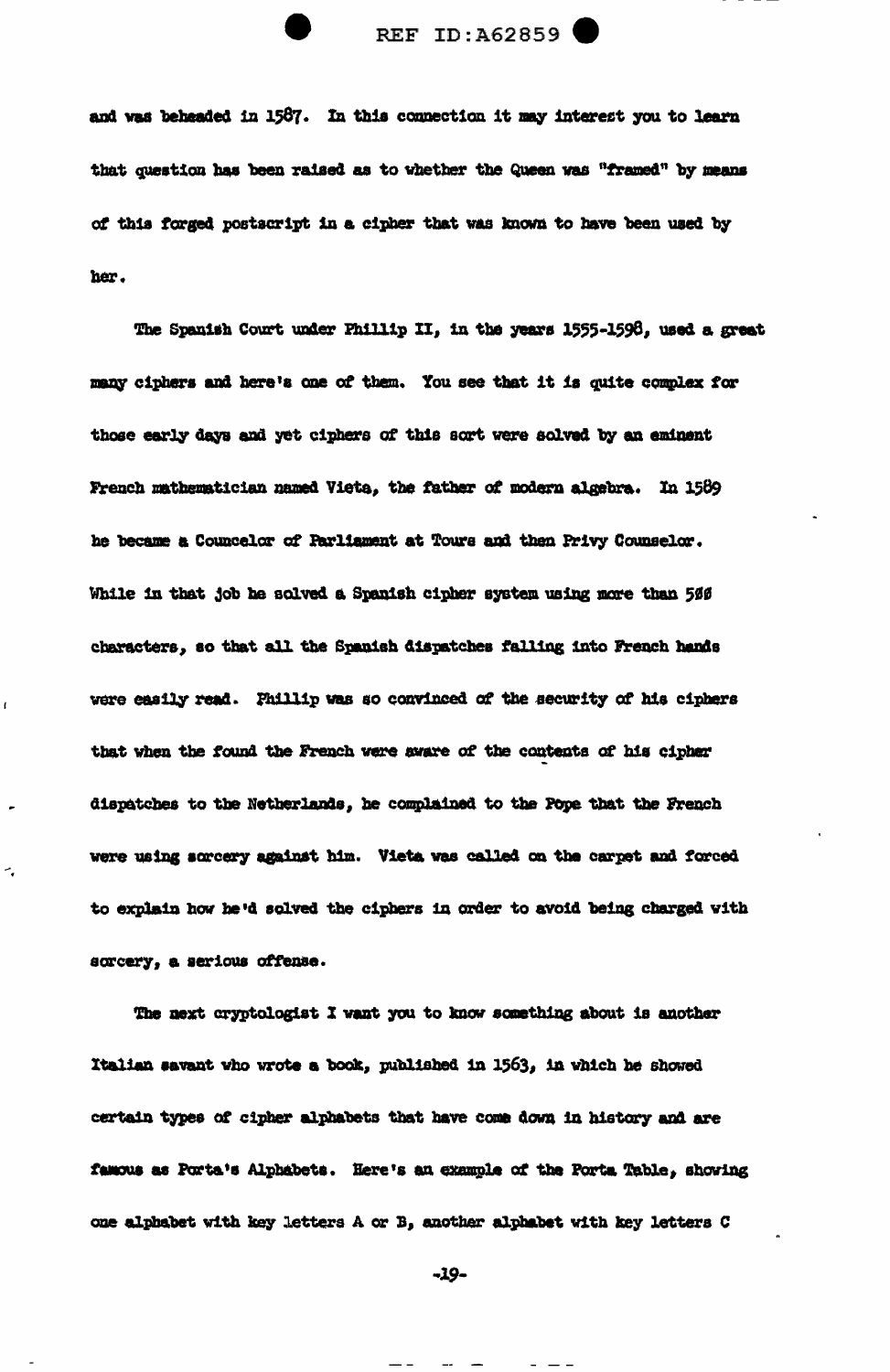

or D, and so on. I don't want to go into exactly how the key letters are used; it is sufficient to say that even to this day cryptograms using the Porta alphabets are occasionally encountered.

That Porta's table was actually used in official correspondence is shown by this slide, which is a picture of a table found among the state papers of Queen Elizabeth's time; it was used for communicating with the English Ambassador to Spain. Porta was, in my opinion, the greatest of the old writers on cryptology. I also think he was one of the early but by no means the first cryptanalyst able to solve a system of keyed substitution, that is, where the key is changing consistently as the message undergoes encipherment. Incidentally, Porta also was the inventor of the photographic camera, the progenitor of which was known as the camera obscura.

The next slide shows a picture of what cryptographers usually call the Vigenere Square, the Vigenere Table, or the Vigenere Tableau. It consists of a set of twenty-six alphabets successively displaced one letter per row, with the plain-text letters at the top of the square, the key-letters at the side, and the cipher letters inside. The method of using the table is to agree upon a key word, which causes the equivalents of the plain-text letters to change as the key changes. Vigenere is commonly credited with having invented that square and cipher but he really didn't and, what's more, never said he did. Here's a picture of his table as it appears in his book, the first edition of which was published in 1586. It is more complicated than as described in ordinary books on cryptology.

 $-20-$ 

 $\frac{1}{2} \left( \left( \begin{array}{cc} 1 & 0 & 0 \\ 0 & 0 & 0 \\ 0 & 0 & 0 \\ 0 & 0 & 0 \\ 0 & 0 & 0 \\ 0 & 0 & 0 \\ 0 & 0 & 0 \\ 0 & 0 & 0 \\ 0 & 0 & 0 \\ 0 & 0 & 0 \\ 0 & 0 & 0 \\ 0 & 0 & 0 & 0 \\ 0 & 0 & 0 & 0 \\ 0 & 0 & 0 & 0 \\ 0 & 0 & 0 & 0 & 0 \\ 0 & 0 & 0 & 0 & 0 \\ 0 & 0 & 0 & 0 & 0 \\ 0 & 0 & 0 & 0 & 0 \\ 0 & 0$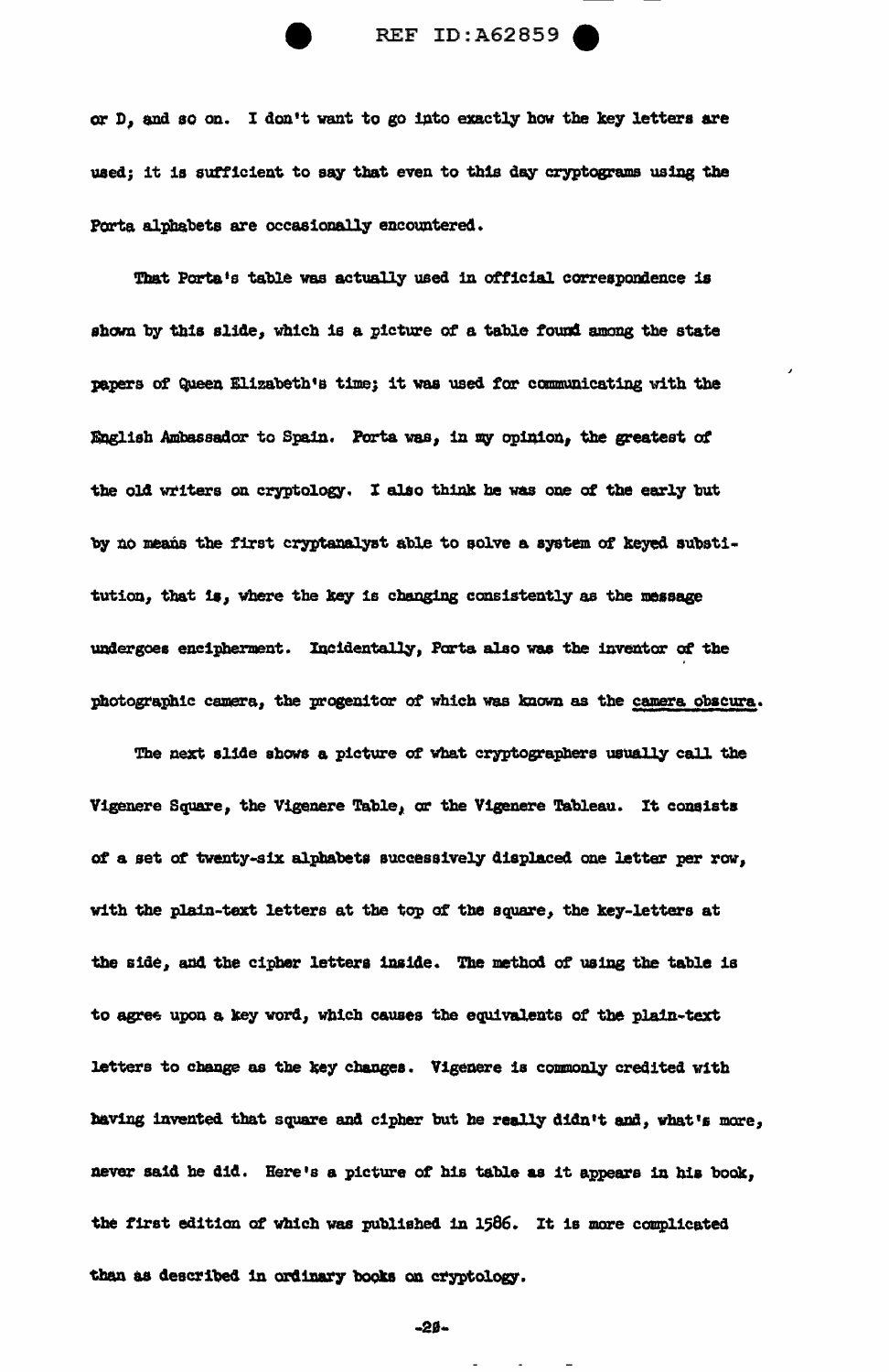Here is one more example of another old official cipher. Here are the alphabets on a card which could be slid up and down, as a means of changing the key. Here is another, called the "two-square cipher", or "two-alphabet cipher". It is a facsimile of a State Cipher used in Charles the First's time, in 1627, for communicating with France and Flanders. It involves coordinates and I want you to notice that there are two complete alphabets inside it, intended to smooth out frequencies. The letters of the keywords OPTIMUS and DOMINUS serve as the coordinates used to represent the letters inside the square. Here's part of a cipher used by George III dated the lat of September 1799.

One writer deserving special attention as a knowledgeable cryptologist in the 17th Century, and the one with whose cipher I'll close this lecture, is Sir Francis Bacon, who invented a very useful cipher and mentioned it for the first time in his Advancement of Learning, published in 1694, in London. The description is so brief that I doubt whether many persons understood what he was driving at. But Bacon described it in full detail, with examples, in his great book De Augmentis Scientiarum, which was published almost 20 years later, in 1623, and which first appeared in an English translation by Gilbert Wats in 1649 under the title The Advancement of Learning. Bacon called his invention the Biliteral Cipher and it is so ingenious that I think you should be told about it so that you will all fully understand it.

In his De Augmentis Bacon writes briefly about ciphers in general and

 $\ddot{\phantom{0}}$ 

 $-21-$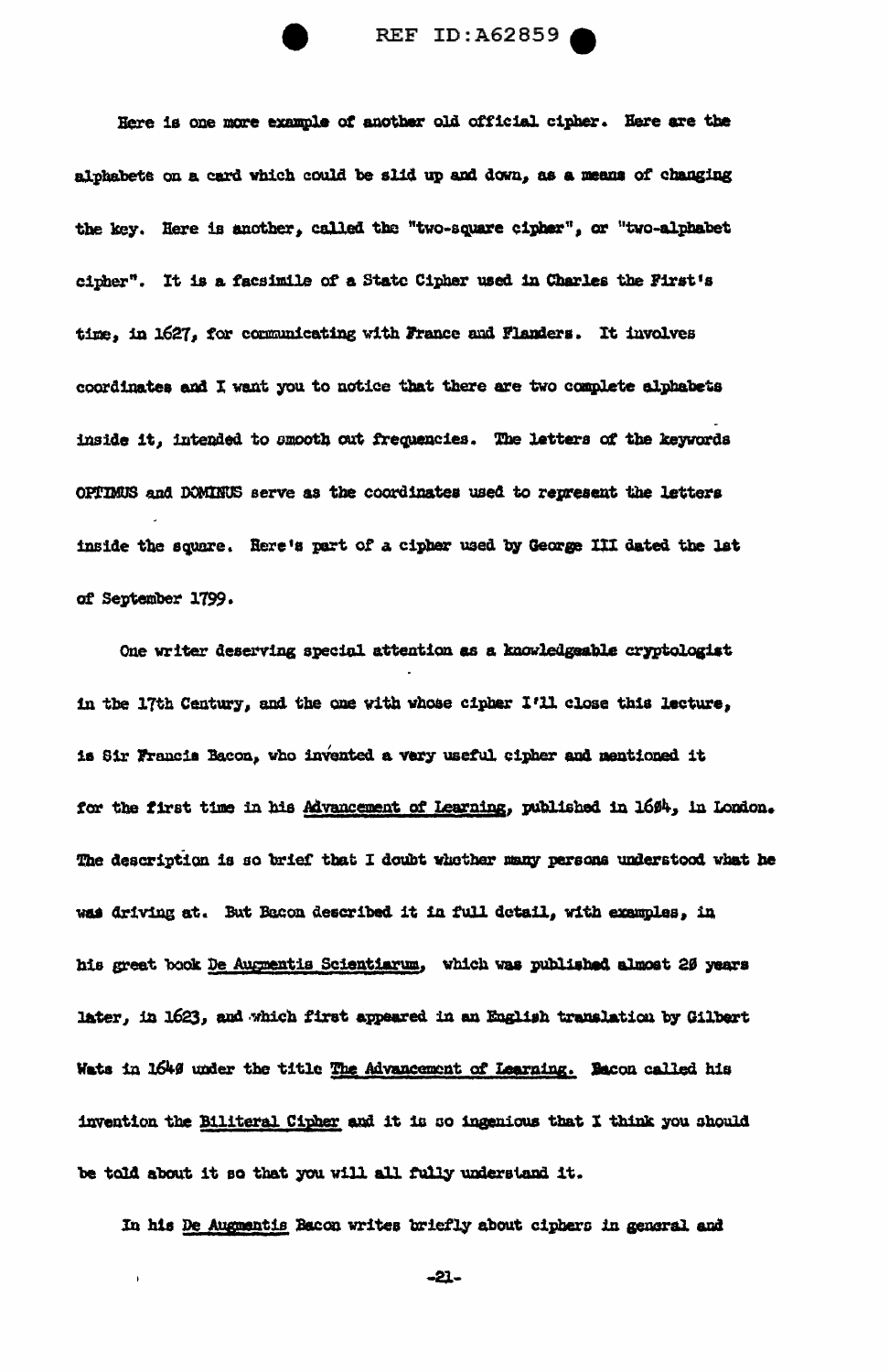says that the virtues required in them are three: "that they be easy and not laborious to write; that they be safe, and impossible to be deciphered without the key; and lastly, that they be, if possible, such as not to raise suspicion or to elude inquiry." He then goes on to say: "But for avoiding suspicion altogether, I will add another contrivance, which I devised myself when I was at Paris in my early youth, and which I still think worthy of preservation." Mind you, this was 40 years later! Let's consult Bacon for further details. Here is a slide showing a couple of pages of the Gilbert Wats' translation of Bacon's De Augmentis Scientiarum. Bacon shows what he calls "An Example of a Bi-literarie Alphabet", that is, one composed of two elements, which, taken in groupings of fives, yields 32 permutations. You can use these permutations to represent the letters of the alphabet, says Bacon, but you need only 24 of them, because I and J, U and V, were then used interchangeably. These permutations of two different things--they may be "a's" and "b's", "l's" and "2's", pluses and minuses, apples and oranges, anything you please--can be used to express or signify messages. Bacon was, in fact, the inventor of the binary code which forms the basis of modern electronic digital computers. Bacon gives a brief example in the word "FUGE" -- the Latin equivalent for our modern "SCRAM". Here it is, as you see. Here's another example, which quite obviously isn't what it appears to be--a crude picture of a castle, in which there are shaded and unshaded stones. It was drawn by a friend who was a physician and the

 $-22-$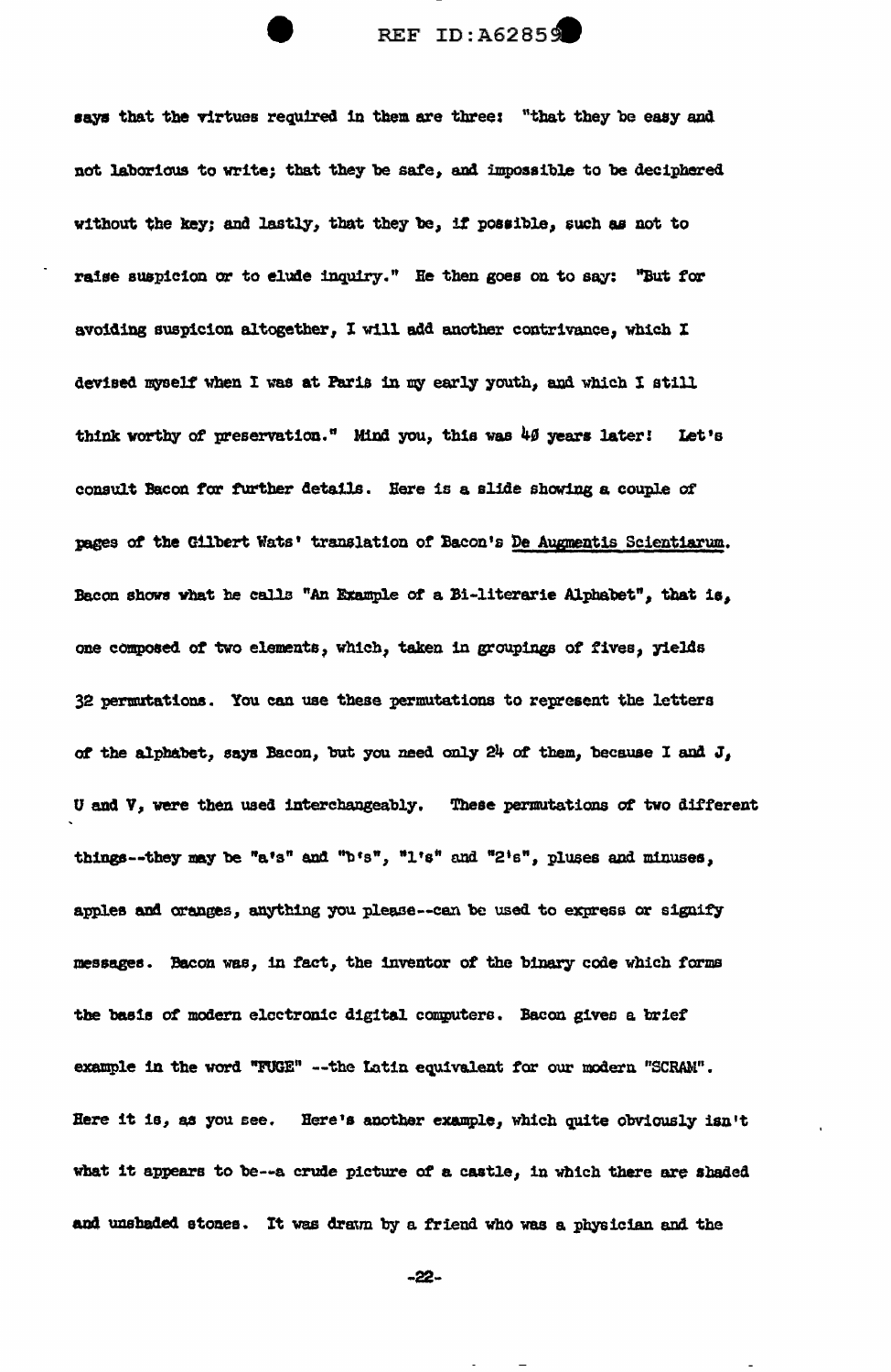

message conveyed by it is:

My business is to write prescriptions And then to see my doses taken: But now I find I spend my time Endeavoring to out-Bacon Bacon.

And here's another example, not quite so obvious. The message conveyed is: KNOWLEDGE IS POWER.

 $\checkmark$ So far all this is simple enough--to much so, Bacon says, for the example he used in the case of the word FUGE is patently cryptic and would not avoid suspicion under examination. So Bacon goes on to describe the next step, which is to have at hand a "Bi-formed Alphabet", that is, one in which all the letters of the alphabet, both capital and small, are represented by two slightly different forms of letters. Having these two different forms at hand, when you want to encipher your secret message you write another external and innocuous message five times as long as your secret message, using the appropriate two forms of letters to correspond to the "a's" and "b's" representing your secret message. Here's FUGE, enciphered within an external message saying "Manere te volo denec venero", meaning "Stay where you are until I come." In other words, whereas the real message says "SCRAM", the phoney one says "Stick around swhile; wait for me." Bacon gives a much longer example, the SPARTAN DISPATCH; here it is, and here's the secret message which it contains.

Bacon's biliteral cipher is an extremely ingenious contrivance. There can be no question whatsoever about its authenticity and utility as a valid

 $-23-$